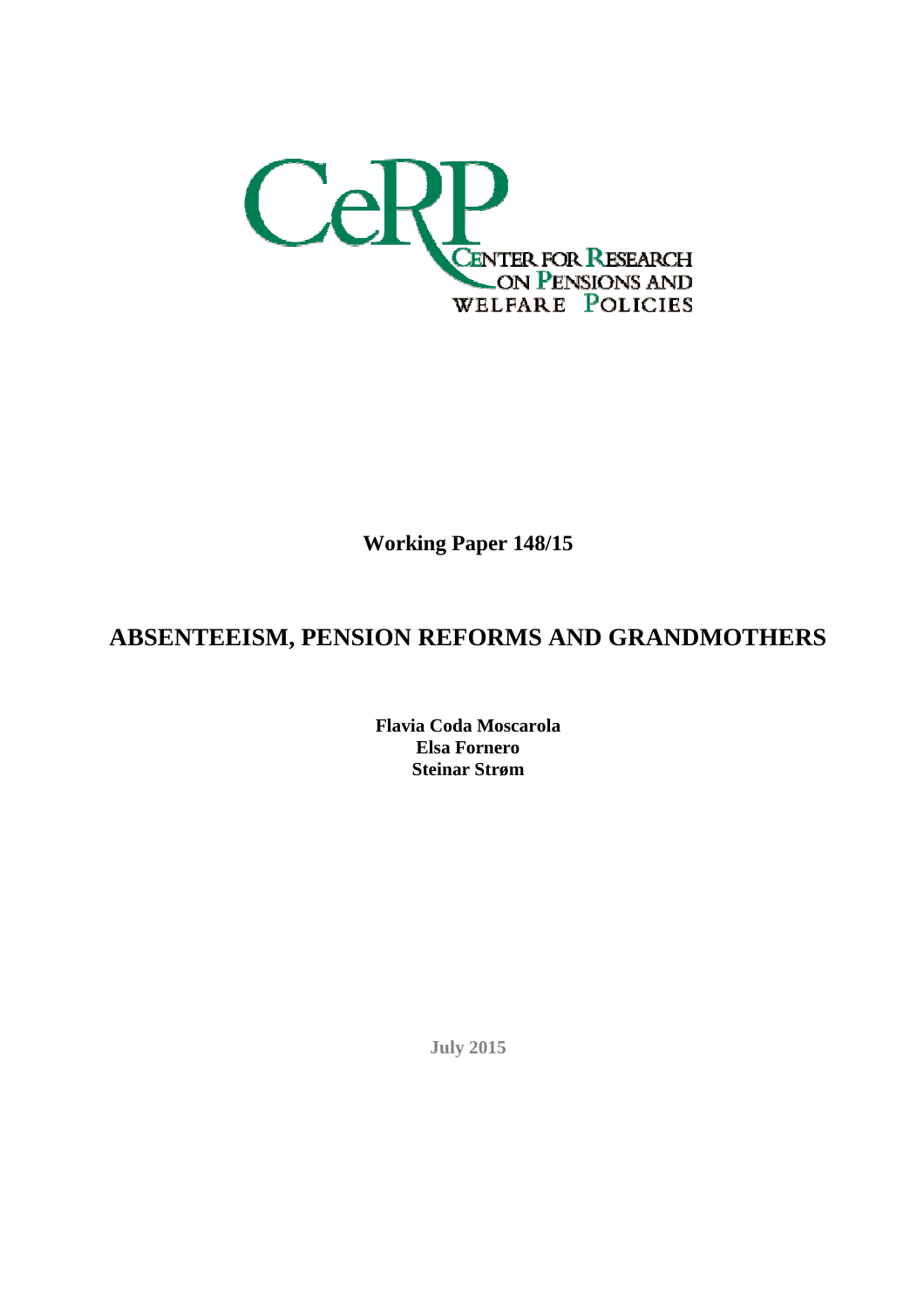# **Absenteeism, Pension Reforms and Grandmothers**♥

Flavia Coda Moscarola , Elsa Fornero and Steinar Strøm *Version: 09/07/2015* 

#### *Abstract*

Both economic and epidemiological literature have shown that perceived high strain at work and lack of social infrastructures are good predictors of sick-leave. The latter is particularly relevant in (Mediterranean) countries where facilities for children and LTC services are relatively scarce and women are frequently asked to fill the gap. The Italian 2011 pension reform, approved under the threat of a financial crisis, significantly restricted age and seniority requirements for retirement, especially for women in private employment, who still enjoyed a much more favorable treatment than men and women in public service. We investigate whether (employed) older Italian women reacted to the postponement of retirement by increasing their recourse to sick-leave. The empirical analysis, based on a noteworthy administrative data set provided by the Italian Social Security Agency, offers unequivocal evidence that this has indeed been the case, in particular for grandmothers.

JEL: J26, J13, C33

 $\overline{a}$ 

Keywords: Pension reform, sick-leave, child-care

<sup>♥</sup> We thank participants to the conferences in Le Havre ("Ageing, Economic Uncertainty, Savings and Long-run Governance of Pension Schemes", 16-17 April, 2015) and Paris-Dauphine ("13th International Workshop in Pensions, Insurance and Savings", 28-29 May, 2015). We also thank Ron Oaxaca and Arthur van Soest for their observations and suggestions.

<sup>°</sup> University of Turin and CeRP-Collegio Carlo Alberto (e-mail: flavia.codamoscarola@carloalberto.org)

<sup>\*</sup> University of Turin and CeRP-Collegio Carlo Alberto (e-mail: elsa.fornero@unito.it)

<sup>•</sup> The Ragnar Frisch Centre for Economic Research (e-mail: steinar.strom@econ.uio.no)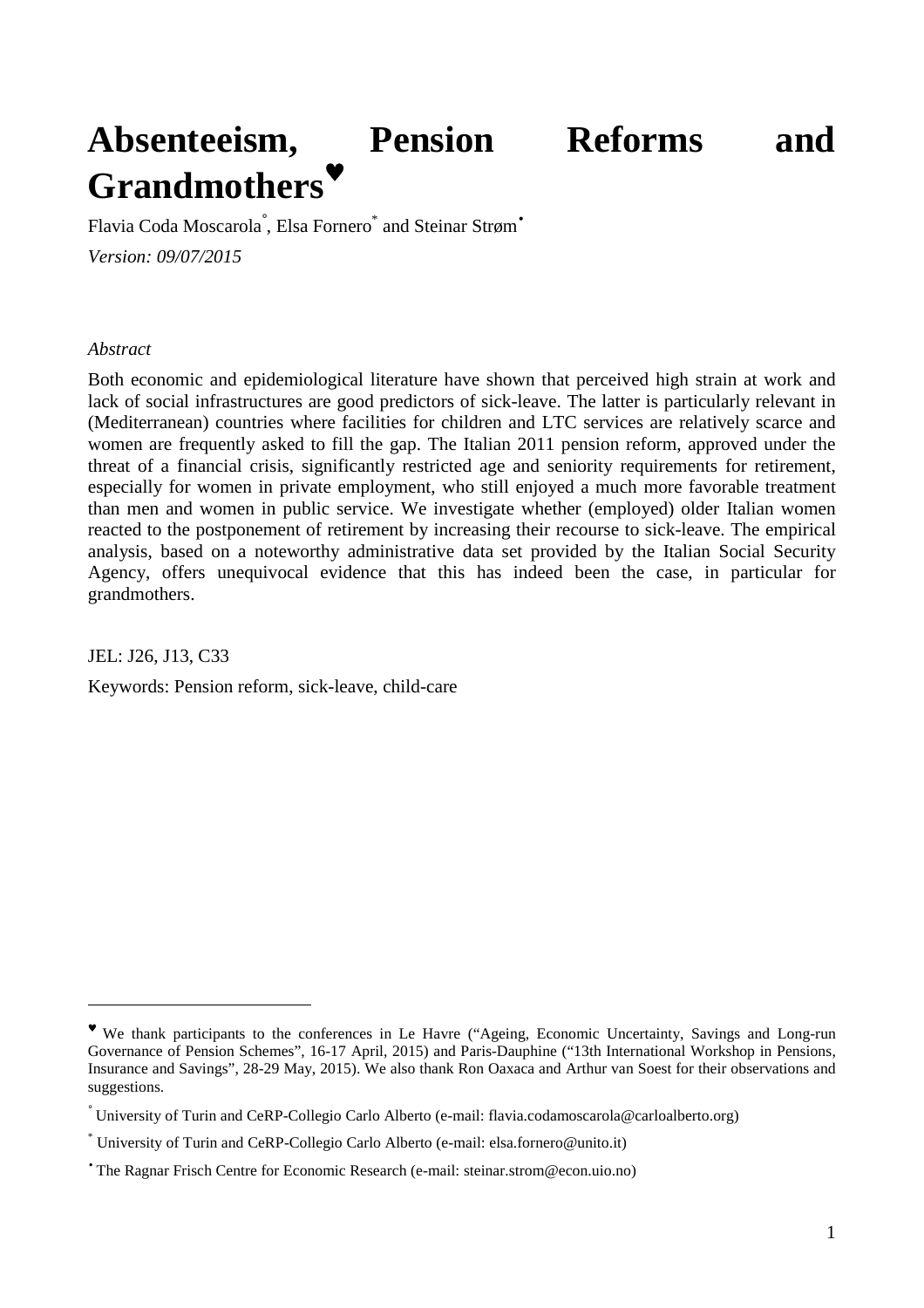# *1. Introduction*

 $\overline{a}$ 

The paper investigates whether a hardening of age/seniority pre-requisites for retirement determines an increase in sick-leave spells taken by workers. It measures the intensity of the effect by analyzing the response of Italian women to the radical pension reform (law 214), which in 2011, under the threat of a financial crisis, significantly increased the effective retirement age. We focus on middle aged women employed in the private sector, i.e. the group who, due to an implicit expost compensation for discrimination in the labor market, still enjoyed more favorable retirement conditions and who experienced, because of a short transition to uniform rules, the sharpest restriction in the age/seniority requirements.

Our aim is to look for a possible "substitution effect" between (postponed) retirement and sickleave. The exercise is complicated by the fact that recourse to sick-leave by Italian middle aged women has been influenced, in recent years, by a number of conflicting forces. On the one hand, as just said, unexpected restrictions to retirement may induce more sick-leave (the effect that we want to measure), for specific health reasons or as a pretext for attending family chores, like care for grandchildren and/or older family members.

On the other hand, Italy has gone through a deep and prolonged recession that has reduced households' incomes and increased the area of economic vulnerability. With a very sluggish labor market and high unemployment, layoffs are more likely and absence-prone workers are typically among the first to be dismissed. Job loss fear can be enough to reduce absences to the strictly indispensable minimum (Leigh 1985). Moreover, the Italian labour market reform (approved a few months after the pension reform, see Fornero 2014) reduced employment protection, and economic literature has extensively documented that there is a positive correlation between employment protection and absenteeism (Ichino and Riphahn 2005). Finally, sick-leave can have negative effects on individuals' working careers<sup>1</sup> with likely consequences also on pension benefits (in Italy still largely determined, for current and quasi-retirees, according to a defined benefit formula, based upon the average salary of the final 10 years).

Our aim is to isolate the "pure" effect of the Italian pension reform on absenteeism.

The literature on absenteeism is quite rich. Both economic and epidemiological research have highlighted that perceived high strain at work and low social support are good predictors of sickleave (Andreassen and Kornstad 2010 and Moreau et al. 2004). It has also been shown that the cost of being absent significantly affects work absence behavior (see Johannson and Palme 1996 and 2002). Both sick-leave regulation and its implementation play a key role in determining individuals' absence choices. Concerning Italy, Scoppa (2010) and Scoppa and Vuri (2014) have already pointed out how sick-leave is relatively higher among workers with higher seniority and more stable contracts, employed in public sector or in big private firms and living in regions with low unemployment levels. These findings, which refer to the pre-reform situation, are explained by the authors as the result of workers' opportunistic behavior in a country with low controls and high employment protection.

The literature on the effects of pension reforms, on the other hand, has concentrated on the consequences of a change in retirement rules on wealth accumulation and savings (Attanasio and Rohwedder 2003); on work and retirement decisions of individuals and couples (Belloni and Alessie 2009, Colombino et al. 2011); on the adequacy of retirement resources and on income

 $<sup>1</sup>$  No estimate for Italy is available, but for Norway, Markussen (2012) estimated that a one percent increase in sick-</sup> leave rates leads to a drop in earnings of about 1.2 per cent in the following 2 years.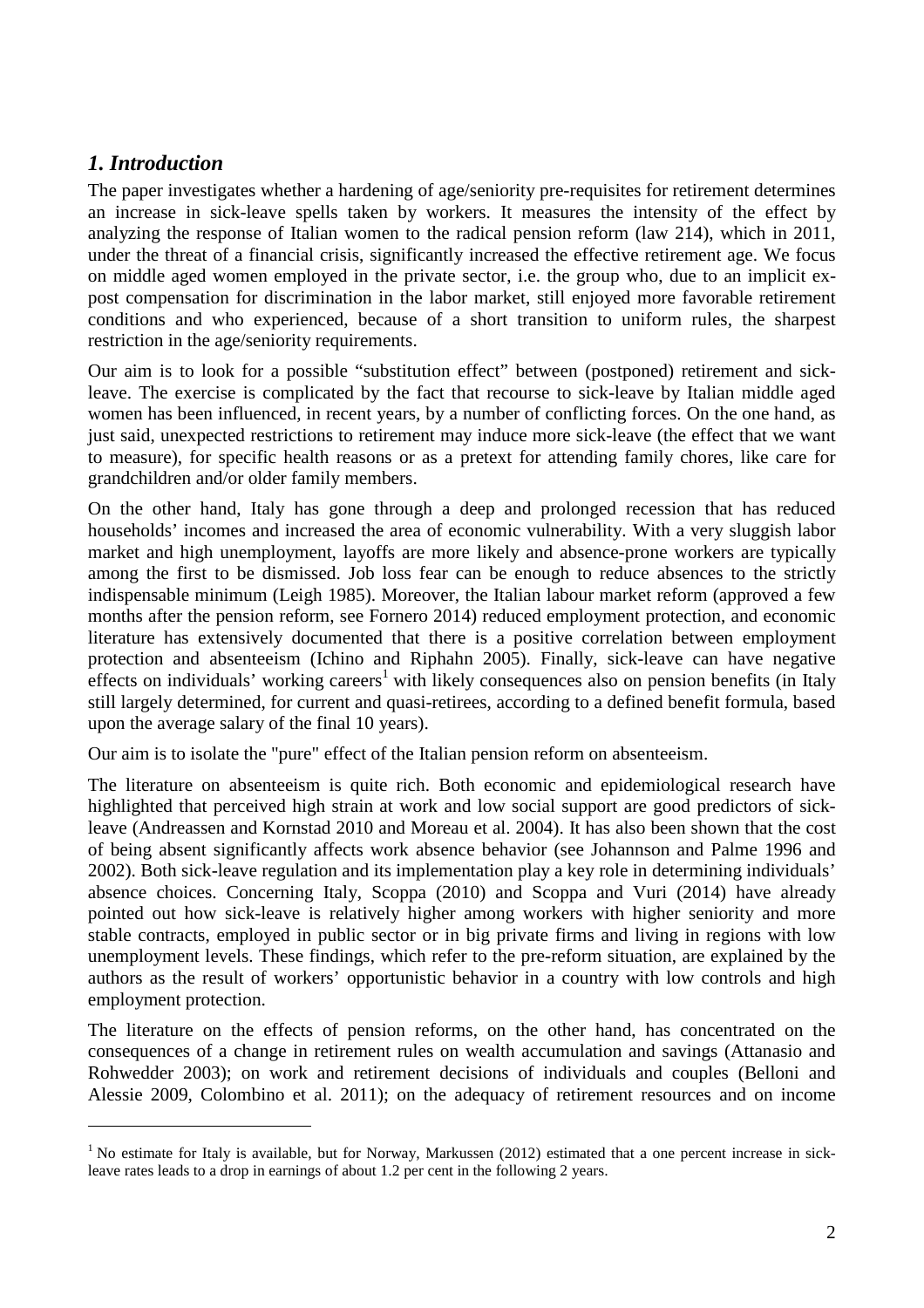distribution (Fornero, Lusardi and Monticone 2010, Borella and Coda Moscarola 2006 and 2011); on long-term employment and growth (Buyse et al. 2013).

To the best of our knowledge, the effects of pension reforms on absenteeism have not yet been analyzed. We find evidence of higher sick-leave absences for women that were obliged to postpone retirement by the 2011 Italian reform and in 2011 (before the reform) already experienced a sickleave spell, with a significant direct correlation between weeks of absence and years of retirement delay. Women that in 2011 did not already have a sick-leave spell react to the postponement of retirement only if they are grandmothers, probably as a last resort solution to cope with caregiving duties towards grandchildren.

The remainder of the paper is organized as follows. Section 2 describes the Italian normative framework. Section 3 describes the empirical model. Section 4 presents the data and the descriptive statistics. Estimates on the effect of pension reform and care duties on absenteeism are presented in Section 5. Section 6 concludes.

## *2. The Italian normative framework*

 $\overline{a}$ 

Since our analysis is centered on how reforms shape individuals' behavior, we start with a brief overview of the Italian retirement and sick-leave regulation.

#### **2.1 The pension system before and after the 2011 swift reform**

The Monti-Fornero reform (law 214/2011) is the latest stage of a very long and slow restructuring of the Italian pension system that started (once again in a financial emergency) in 1992. The new reform was introduced at a time when it was imperative to act immediately in order to avoid a potentially devastating crisis not only for Italy but for the whole Eurozone. Unlike all previous reforms (and perhaps because of their excessive gradualism), there was a very short phasing in period and an almost immediate and quite radical restriction in eligibility conditions to early retirement (Fornero 2015).

One of the key features of the new reform was the immediate implementation, as of January 1st 2012, of the Defined Contribution (DC) formula, for all workers for future seniorities and irrespective of their distance to retirement. This was meant to give back credibility to the DC formula and to do away with the unsustainable differentiation in pension provisions that had been created by the excessively gradual phasing in of the 1992 reform, and later confirmed by all subsequent reforms<sup>2</sup>, that had put almost all the weight of the reform on the shoulders of the younger generations. The reform also introduced more stringent age and seniority requirements to both early and normal retirement.

 $2$ The segmentation was a way to reduce the political and social opposition to pension restructuring. In particular, after the 1995 reform, it meant a division of workers into three different groups, depending on their seniority at 31st December 1995:

Defined Benefit (DB) workers, i.e. workers with more than 18 years of seniority, entitled to maintain, also for future seniority, the rather generous DB formula;

<sup>-</sup> Pro-rata Defined Contribution (pro-rata DC) workers, i.e. workers with less than 18 years of seniority whose pension benefit would be calculated according to a pro-rata mechanism (DB for past seniority and DC for future seniority);

DC workers, i.e. new entrants whose pension benefit would be entirely computed with the DC formula.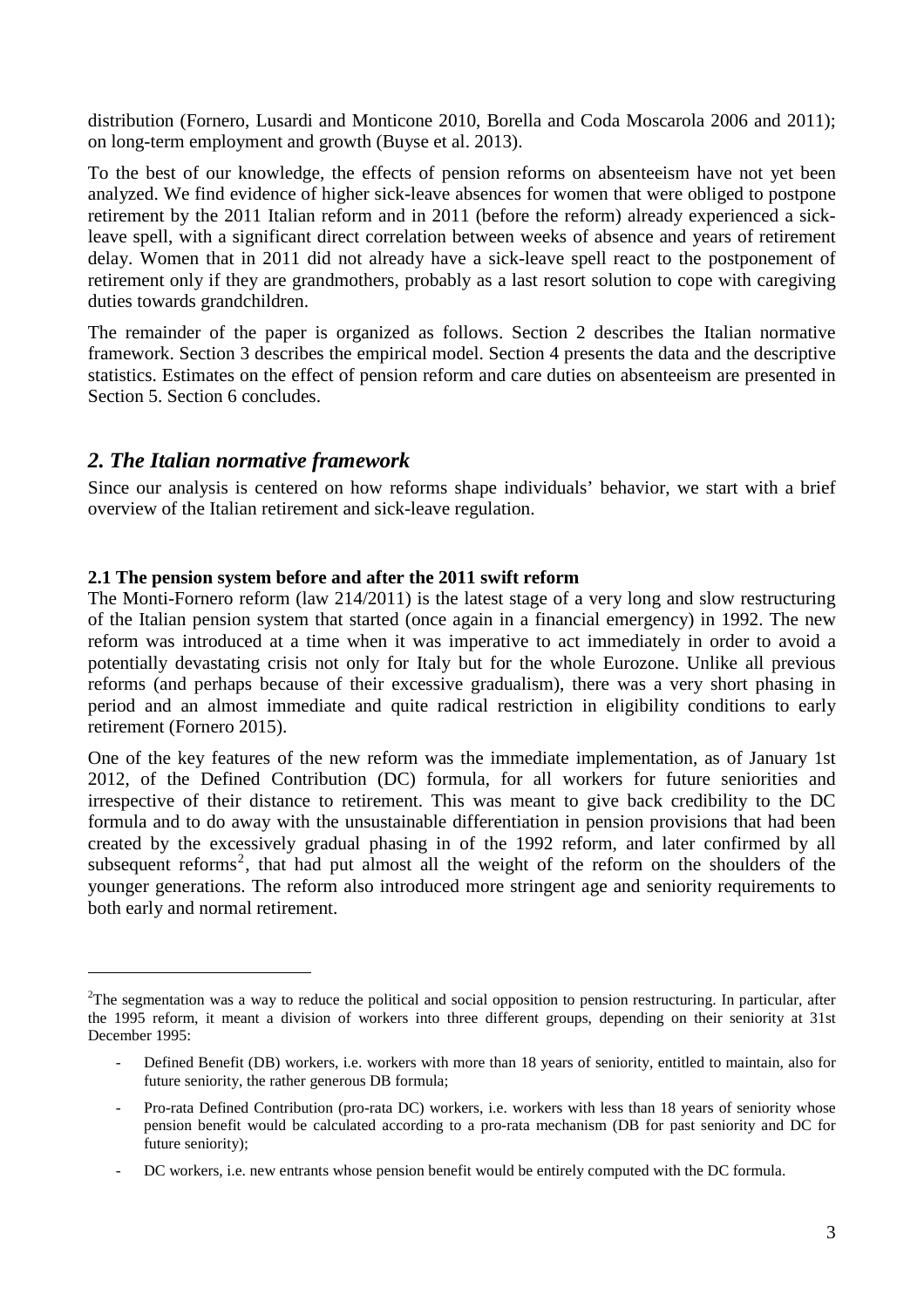Pre-reform requirements for women in private employment that in 2012 were relatively near to retirement<sup>3</sup> were as follows:

- $40$  years  $+ 1$  month of seniority (Pure seniority pension) and a minimum effective seniority of 35 years (that is by excluding notional contributions for sick-leave and unemployment spells) or
- 20 years of seniority and a minimum age of 60 (Old age pension) or
- a sum of age+seniority greater or equal to 96, with a minimum effective seniority of 35 years and minimum age of 60 (the so-called "quota" pension) or
- a minimum age of 57 years and an effective seniority of 35 years, in case the worker opt for a pension benefit calculated according to the DC formula (DC option, valid only for women and until end of 2015).

A further year (the so-called "pension window") was actually added to the above requisites since, once the worker had reached the conditions for retirement, she had to wait a year before getting her first pension payment; it was thus normal to continue to work. Age/seniority requirements were supposed to gradually increase to align with the ones of men and, starting from 2013, would have been subject, on a three year basis, to indexation to life expectancy.

Post-reform requirements were as follows:

- a seniority requirement of 41 years + 1 month (Pure seniority pension) and a minimum effective seniority of  $35 \text{ years}^4$  or

- a minimum age of 62 with 20 years of contribution (Old age pension) or

- a minimum age of 57 years and an effective seniority of 35 years. Under this modality, accessible only until 31 December 2015, the pension benefit will be fully calculated according to the DC formula (DC option).

Age/seniority requirements gradually increase to align with the ones of men. Indexation of age/seniority requirements to life-expectancy was confirmed and its implementation anticipated to 2013; since 2018 the time lapse will be two years instead of three.

Only a few exceptions to the new rules have been allowed: private employees that at 31st December 2012 accrued quota 96 (age  $60 +$  effective seniority 36 or age  $61 +$  effective seniority 35) and women aged 60+ with at least 20 years of seniority can retire at age 64.

For greater transparency, the reform also abolished (except for the DC pension option) the "pension window", which means that the pension benefit is paid the month after retirement.

Table A1 (in Appendix A) compares more extensively the pre and post-reform provisions.

#### **2.2 Sick-leave regulation**

 $\overline{a}$ 

The Italian sick-leave regulation is based on the principle of not penalizing the sick worker, and therefore to guarantee both the salary and the pension wealth. All illness-due absences lasting more than one week lead to notional payrolls periods, i.e. contributions that are financed by either health

 $3$  That is women pertaining to DB and pro-rata DC categories according to note 3.

<sup>&</sup>lt;sup>4</sup> A penalization on the pension amount was introduced for individuals retiring before the age of 62, but was later frozen until December 2017.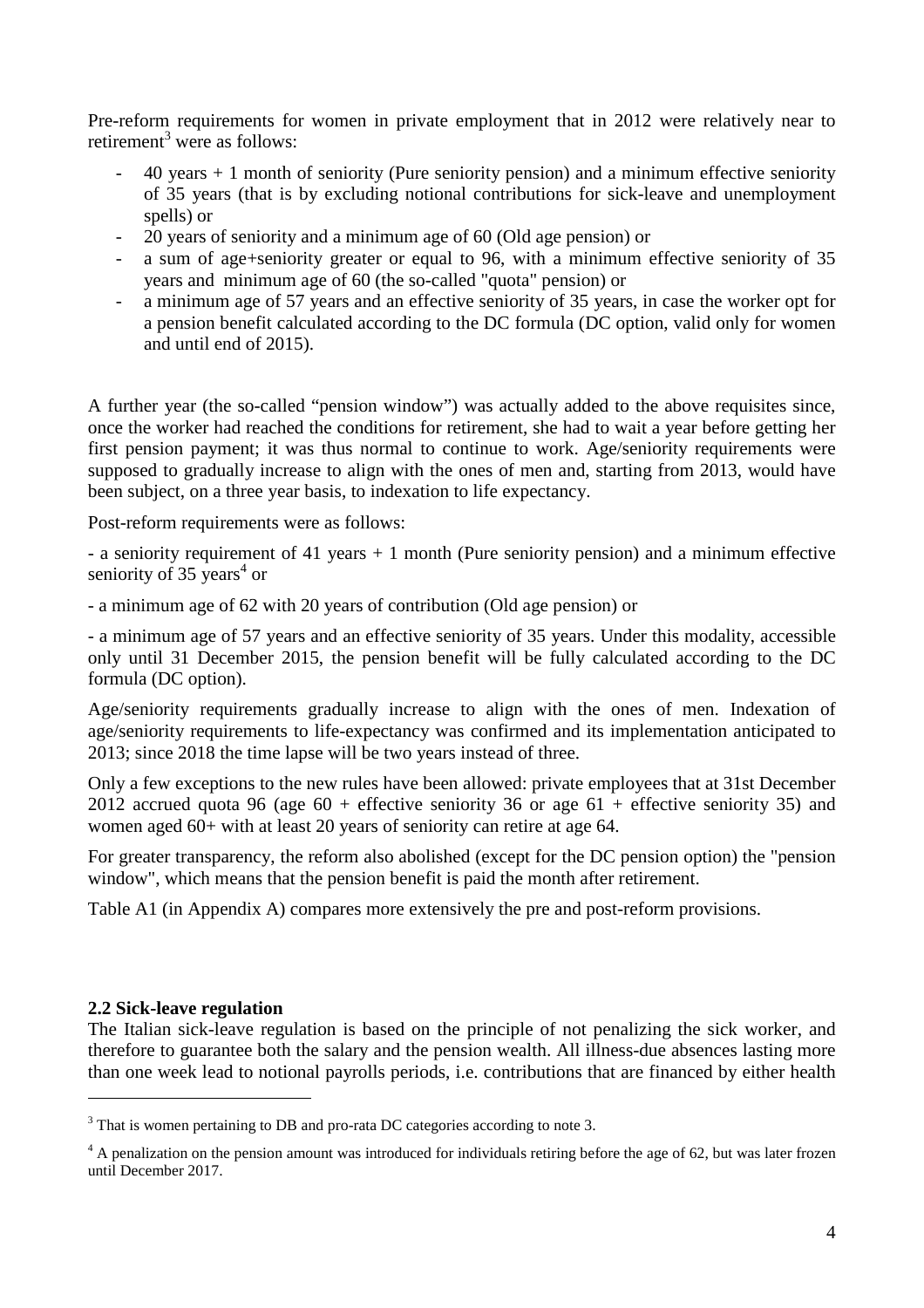payroll taxes or general taxation. Notional contribution periods are used for the computation of both eligibility requirements and the pension benefit. Accreditation is conditional on having contributed to the Social Security scheme for more than one week before the start of the illness and since 2009 it is subject to a maximum of 96 weeks in the whole working life (National Social Security Institute - INPS, Circolare n.11, 24-01-2013)<sup>5</sup>.

#### *3. The empirical model*

#### **3.1 Possible outcomes of an increase in age/seniority requirements**

Workers affected by the restrictions of a pension reform can either continue to work or withdraw from the labor market, and live on savings and/or spouse income. In what follows, we only consider those who continue their working activity. Some of them go on working with no increase in their morbidity rate (or following the trend shown in previous years), while others resort to additional sick-leave. This group may consist of workers that effectively experience a worsening in their health status, or subjectively perceive a worsening of their wellbeing or simply react to the pension restrictions. Of course resorting to sick-leave requires a validation by the doctor, which should in principle only be given for the first case. However, apart from lack of controls<sup>6</sup>, there is a "grey area" in which, in presence of subjective discomfort, it can be very difficult for doctors to deny certification (as in the case of psychological complaints or nervous break downs).

Whatever the reasons, our a-priori is that sick-leave could be the response by some workers to the pension reforms and that this is more likely in the case of individuals who had planned early retirement for circumstances that the reform could not accommodate. This does not mean we are assuming an opportunistic behavior on the part of workers; on the contrary, we would like to test whether the disruption of personal life plans caused by a pension reform result in longer/more frequent sick-leave.

Of course, if the health condition is serious and this status is validated by a doctor, the worker can also apply for a disability pension. In this paper we do not consider this possibility, as we do not have access to the archive of disability applications. In any case, since the early 80s, the achievement of disability pensions in Italy has become increasingly difficult and very few people attain them.

#### **3.2 The econometric specification**

 $\overline{a}$ 

In order to test our thesis, we adopt a First Differencing approach (FD) and we estimate the following equation on a balanced panel referred to the years 2011 and 2012:

$$
\Delta Y_{it} = (Y_{i2012} - Y_{i2011}) = T + (Z_{i2012} - Z_{i2011})\gamma + \alpha Dtreated_{i2012} + (u_{i2012} - u_{i2011})
$$

<sup>&</sup>lt;sup>5</sup> Individual must present a demand for notional payrolls accreditation, however the events declared in the monthly individual reports (denunce individuali mensili, EMens) to the INPS (and reported in the "Estratti Conto" archive) are automatically registered.

<sup>&</sup>lt;sup>6</sup> After several decades of continuous increase, since early 90s the average number of weeks of sick-leave per person per year exhibits a decreasing (although discontinuous) trend that has accelerated and stabilized from 2006 on (source: our elaborations on Estratti Contro INPS). This is probably due to the tightening up of the controls. At the same time, the counter-action against the recourse to invalidity pensions (law 222/1984) started from the middle 80s significantly restricted the access to this typology of pensions (Ragioneria Generale dello Stato 2014).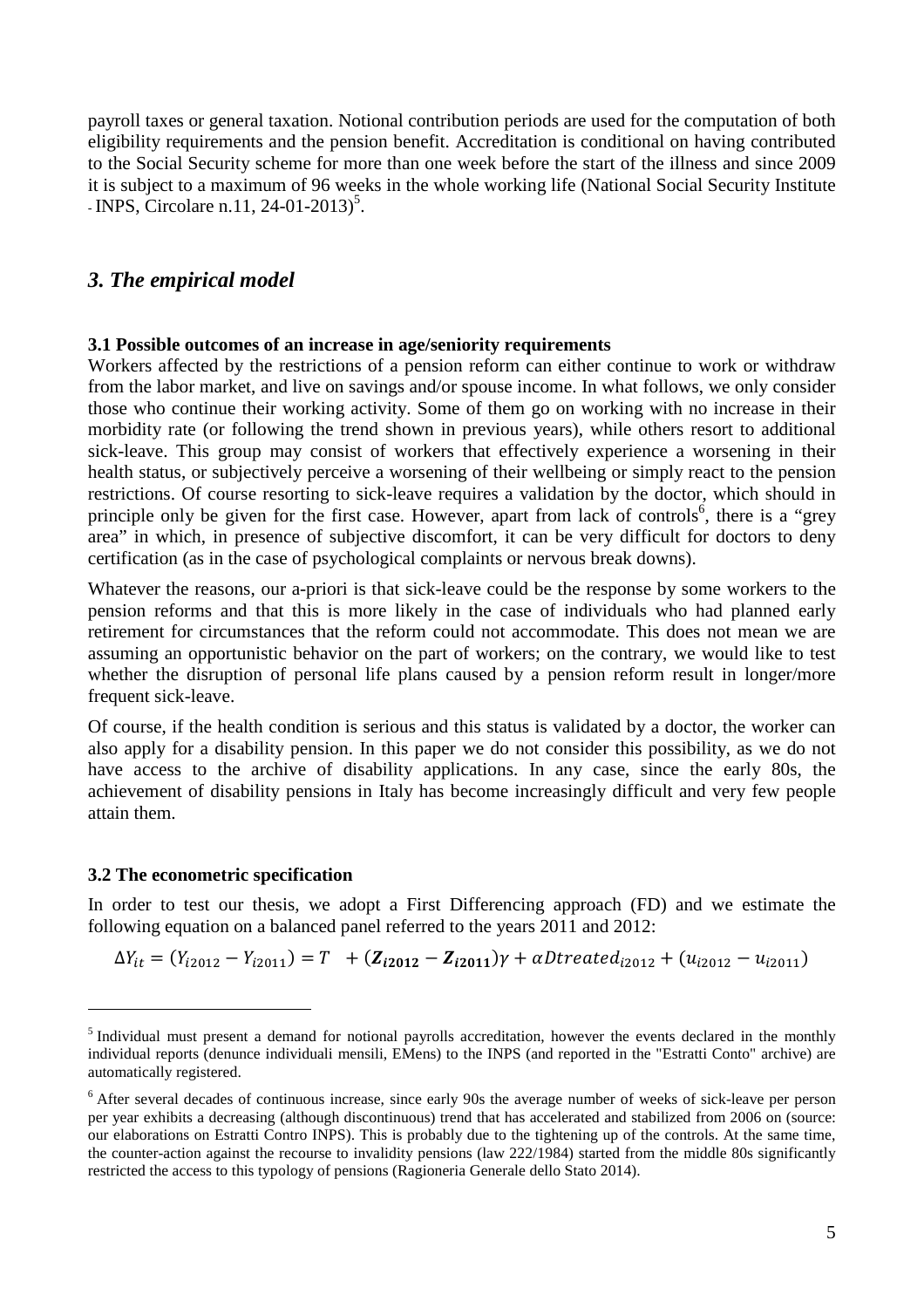Where  $Y_{it}$  is the number of weeks of sick-leave in the year t (with t equal to 2012 or 2011) for the individual i; T is the trend dummy that is equal to 1 in 2012 and 0 otherwise;  $\mathbf{Z}_{it}$  is a set of individual time-varying explanatory variables measured at time  $t$ ; and  $u_{it}$  is the individual specific error term in time t.

The reaction of individuals to the 2011 pension reform is measured by the estimated coefficient of the dummy variable *Dtreated*. *Dtreated* is equal to 1 if the individual has been obliged in year 2012 to postpone retirement because of the 2011 pension reform (i.e. belongs to the treated group) and zero otherwise (i.e. belongs to the control group). Treatment in year 2011 is zero for both the treated and the control groups<sup>7</sup>. If being affected by the pension reform has a positive impact on number of sick-leave weeks, the estimates of  $\alpha$  is positive.

In the base model, the set of time-varying individual regressors  $(\mathbf{Z}_{it})$  includes: the seniority, the interaction between the seniority and the age, the number of weeks of notional contribution in all the working life (all seniority variables are measured at the beginning of each year), the age squared, the logarithm of the weekly wage, the regional unemployment rate and a constant capturing the time-trend. As usual, in the FD setting, the effect of the time-invariant regressors cancels out and the influence of the variation in age cannot be disentangled from the time trend.

We further try different specifications including interactions between some time-invariant individual characteristics and the time trend and/or the treatment variable. Finally we repeat all the estimations using the variable *Delay*, indicating the number of years of delay in retirement imposed by the reform to each individual, in place of the dummy *Dtreated*. The variable *Delay* is positive when the dummy *Dtreated* is equal to one, and zero otherwise.

In order to test strict exogeneity, following Wooldridge (2002) we add  $\mathbb{Z}_{12012}$  (the complete set of time-variant regressors observed in year 2012) to the set of regressors in the First Difference specification and we run an F test of significance of  $\mathbb{Z}_{12012}$ . Strict exogeneity implies that  $\mathbb{Z}_{12012}$  are not jointly statistically significant.

To check whether the timing of the retirement matters in explaining the sick-absence behavior, we further control for the expected year of retirement under the pre-reform rules. Results are reported in the appendix (see table 4B). The estimated coefficient for this variable does not appear to be significantly different from zero at any standard significance level.

# *4. Data and descriptive statistics*

 $\overline{a}$ 

The analysis is based on data from an administrative data set provided by the Italian Social Security Institute (INPS), the so called "Estratti conto" archive<sup>8</sup>. This archive collects all the information related to the contribution spells of workers in the INPS pension schemes, namely beginning and end dates of any contribution period; the classification of all contributions (regular employed work, sick-leave, maternity leave, unemployment, etc..); and the gross earnings (used to compute payrolls and pension benefits). INPS provided a sample of registered individuals born the 1st and the 9th of each month of each year. The data are updated to 31st December 2012, that is the sample contains

 $<sup>7</sup>$  Given that we have two periods only, fixed effect and first differencing produce identical estimates and inference and</sup> both cope with the elimination of the possible time-invariant individual specific component of the error term. However in the paper we opt for the first differencing as it allows for easier heteroscedasticity robust inference.

<sup>8</sup> The "Estratti conto" archive is public available for research scopes since 2012 (http://www.cliclavoro.gov.it/Barometro-Del-Lavoro/Pagine/Microdati-per-la-ricerca.aspx).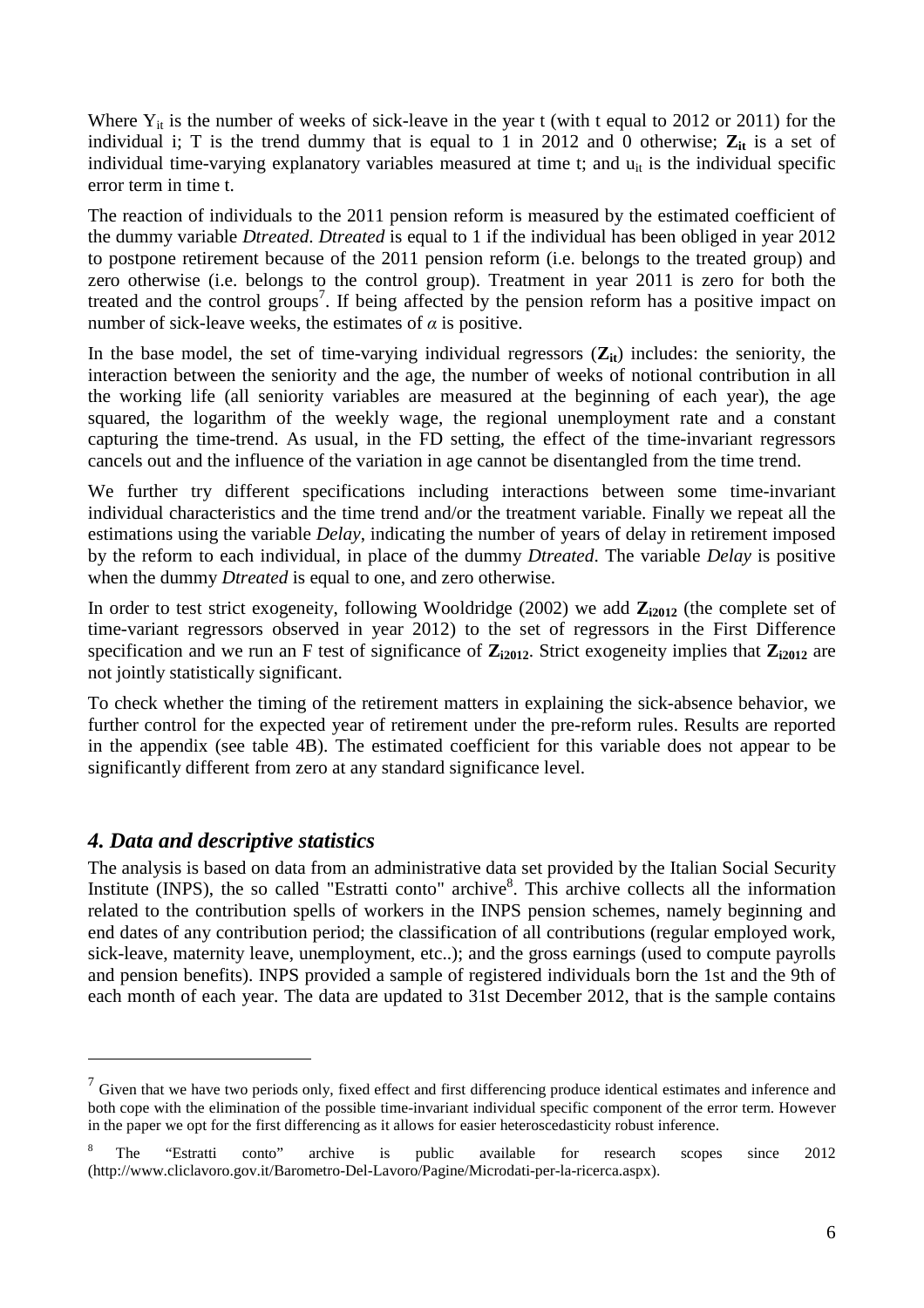all the working life information of the selected individuals from the date of their first contribution to one of the INPS schemes up to the end of 2012.

Despite being a very rich dataset in terms of individuals' working careers, the INPS archive reports only illness-due absences lasting more than one week and provides no information on seniorities built up by individuals in other pension schemes (i.e. as civil servants or as freelance professionals), which leads to the impossibility of getting the complete picture for workers with mixed careers. Moreover, it provides only very limited information on socio-demographic conditions of the individual and her household, namely: year of birth and death, gender, and region of residence. However, we can still identify mothers and women in charge of informal caregiving duties from observed maternity leave and caregiving leave spells<sup>9</sup>.

We focus on the sub-sample of women registered in the main private employee scheme (FPLD scheme), born between 1947 and 1959 and not yet retired in 2012 (i.e. that did not already reach the requisites to access pension in 2011). The sample collects all the information on their spells of work and sick-leave from 1962 up to 31st December  $2012^{10}$ . We analyze the determinants of the variation in the length of their sick-leave spells between 2011 and 2012.

To define whether the individuals are obliged to delay retirement as a consequence of the reform (whether they belong to the "treated" group), we use a simulation procedure. Starting from the observed age and seniority in 2012, for each individual in the sample, we simulate the year in which pension requisites for seniority or old age pensions<sup>11</sup> can be reached under pre- and post-reform rules in the hypothesis of a continuous (future) career. Pension requirements evaluation refers to the 31 December of each year. In some cases, the evaluation of retirement requisites requires the month and the day of birth, information that is not provided in the dataset. We deal with this by randomly assigning a month of birth to the individuals in the sample. We further assume that they are all born the last day of the month<sup>12</sup>.

According to our simulations, as a consequence of the 2011 pension reform, about 74 per cent of women in our sample experienced an increase in the minimum age requirements for retirement from 1 up to 6 years; these women represent our "treatment group". The other 26 per cent, instead, were unaffected and can be used as "control group" (see table 1). The average delay for women in the treatment group is about 3 years.

 $\overline{a}$ 

<sup>&</sup>lt;sup>9</sup> Maternity leave spells are coded as: esn\_tipcr=320; esn\_tipcr=321; esn\_tipcr=322; esn\_tipcr=329; esn\_tipcr=301; esn\_tipcr=382; esn\_tipcr=384; esn\_tipcr=386; informal caregiving as esn\_tipcr=324.

<sup>&</sup>lt;sup>10</sup> We start with a sample of 7,169,385 spells of contribution related to our sample women and referred to the period 1962-2012. We drop observations related to individuals who started to work before the age of 15, as they show up unusual working patterns. We exclude individuals that have taken leave to provide care-giving to relatives (they are less than 1 per cent of the sample) as they have special pension rules and individuals with more than 96 weeks of notional payrolls as after this threshold notional seniority is not accounted for in the computation of the pension requisites. We drop also: individuals who reached the requisites to have access to pension in 2011; individuals with no contribution in 2012; individuals with "outlier" wages in 2012 (lower than 1°percentile or greater than 99° percentile); women with more than 52 weeks of seniority in 2011 and 2012; and individuals aged 65+ with less than 15 years of contribution 2012 (as they are probably retiring with the non-contributory social allowance, *pensione sociale*). We excluded unemployed individuals (*mobilità, cassa integrazione e disoccupazione*) in 2012. We end up with a balanced panel of 44,685 women either blue- or white-collar observed working in 2011 and 2012 of whom we have summarized the working seniority, the total number of weeks of leave and unemployment and all the other lifetime information relevant for our analysis.

 $11$  We exclude the possibility to access retirement with the DC option as it implies a great reduction of the benefit and it has been effectively chosen by a very small number of workers.

<sup>&</sup>lt;sup>12</sup> Sensitivity analysis to these assumptions is done in tables 1B and 2B in the Appendix.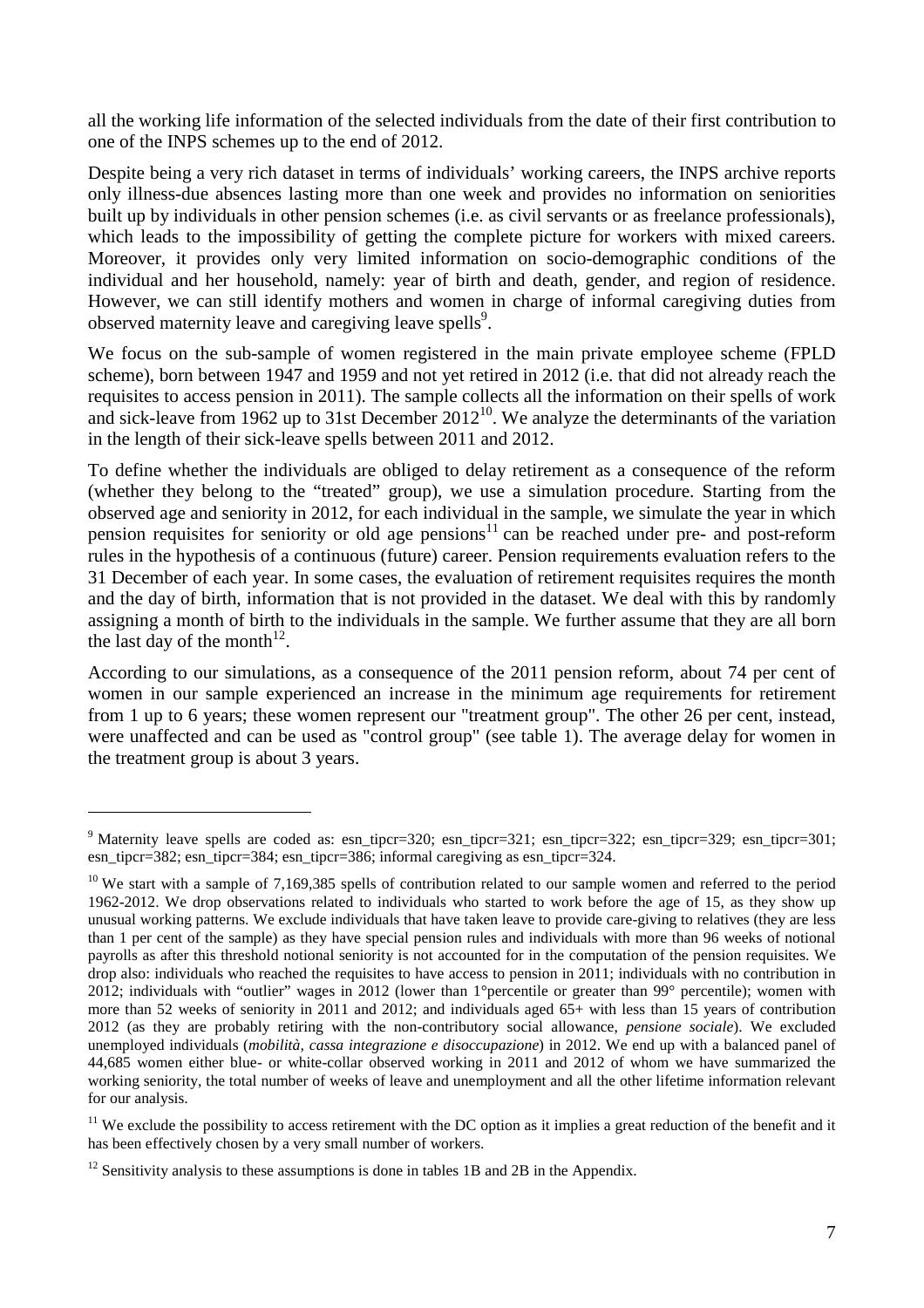| Years of delay in retirement imposed by the reform | <b>Number of workes affected</b> | $\frac{6}{9}$ |
|----------------------------------------------------|----------------------------------|---------------|
| $\theta$                                           | 5,790                            | 26%           |
|                                                    | 5,054                            | 23%           |
| 2                                                  | 2,320                            | 10%           |
| $\mathfrak{Z}$                                     | 2,808                            | 13%           |
| $\overline{4}$                                     | 1,697                            | 8%            |
| 5                                                  | 2,941                            | 13%           |
| 6                                                  | 1,732                            | 8%            |
| <b>Total</b>                                       | 22,342                           | 100%          |

## **Table 1 - Delay in retirement (years) imposed on women in private employment by the reform**

Source: our simulations on INPS data.

 $\overline{a}$ 

The time profile (measured in 2012) of the delay is hump-shaped (see table 2). The average increase in the retirement age for individuals up to the age of 55 or from the age of 60 on is about 2 years. It increases to 3 years for women aged 56 and to more than 4 years for individuals aged 57-59. This is due to the joint effect of the new age/seniority requirements to access retirement and of the workers' heterogeneity in the age and seniority at the time the reform has been introduced. Women aged  $62+$  were unaffected<sup>13</sup>.

<sup>&</sup>lt;sup>13</sup> This is due to the safeguard conditions included in the reform and to the decision of excluding from our sample all the individuals aged 65+ with less than 15 years of seniority in 2012.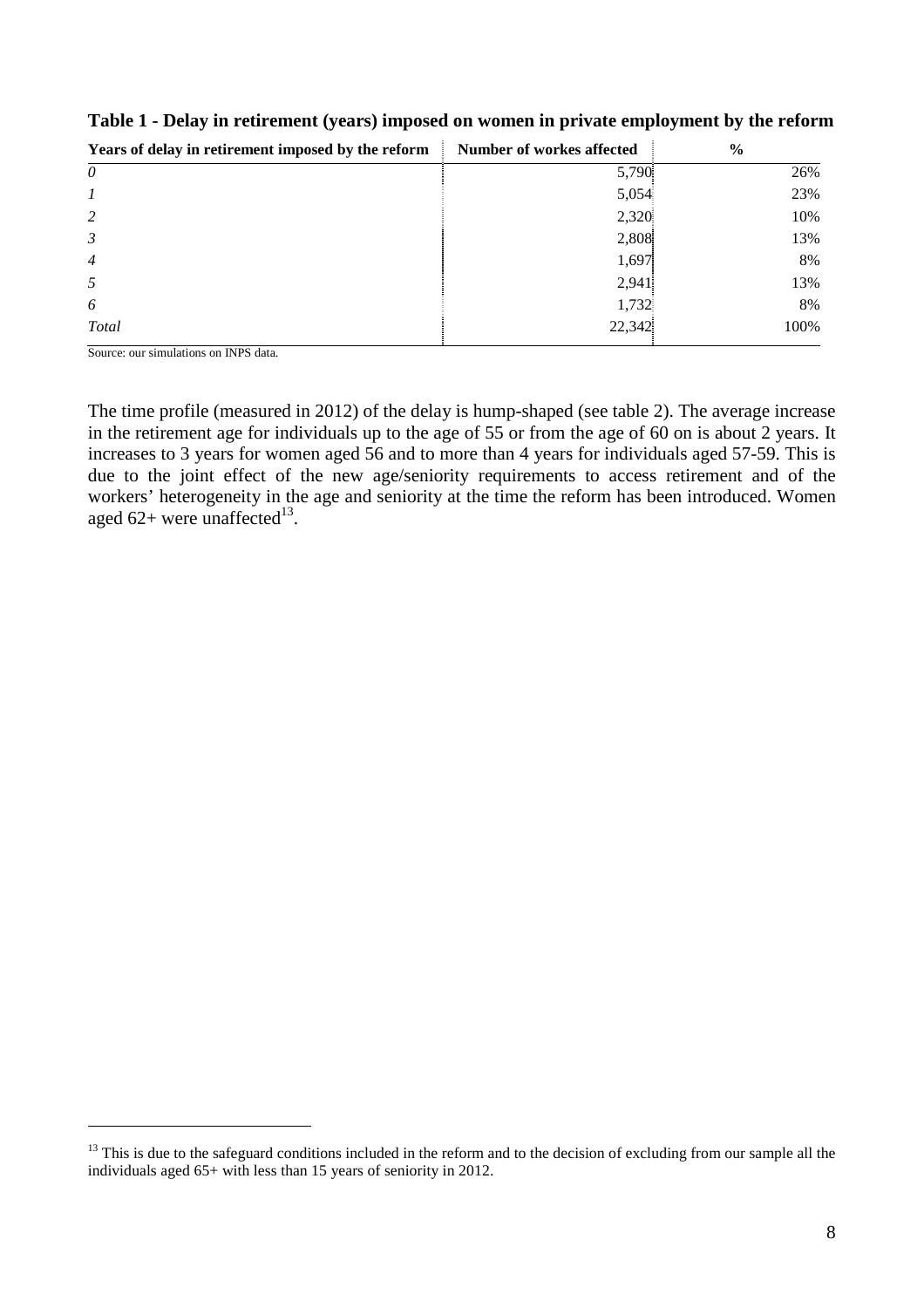| Age                | Control group |                    | <b>Treatment group</b>       |
|--------------------|---------------|--------------------|------------------------------|
|                    |               | <b>Frequencies</b> | Average n. of years of delay |
| 53                 | 864           | 2,960              | 1.85                         |
| 54                 | 575           | 2,969              | 2.28                         |
| 55                 | 759           | 2,553              | 2.77                         |
| 56                 | 797           | 2,249              | 3.53                         |
| 57                 | 643           | 1,930              | 4.02                         |
| 58                 | 563           | 1,552              | 4.36                         |
| 59                 | 343           | 1,259              | 4.31                         |
| 60                 | 222           | 1,060              | 2.60                         |
| 61                 | 207           | 20                 | 1.70                         |
| 62                 | 303           |                    | 1.85                         |
| 63                 | 218           |                    |                              |
| 64                 | 180           |                    |                              |
| 65                 | 116           |                    |                              |
| <b>Total</b>       | 5,790         | 16,552             |                              |
| Mean age           | 57.04         | 55.75              |                              |
| Mean delay (years) |               |                    | 3.02                         |

Table 2 - Age composition and number of control and treatment groups

Source: Our elaborations on INPS data.

 $\overline{a}$ 

Table 3 reports the type of pension which (sample) women could have access to before and after the pension reform under the hypothesis that they retire as soon as they are eligible<sup>14</sup>. Within the control group, 46 per cent of women reached first the old age requirements and 54 per cent the pure seniority requirements; in the treatment group, the same numbers for the pre-reform provision were 64 and 36 (12 per cent "quota" pensions and 24 per cent pure seniority pensions).

Once the reform is introduced, the "quota" pensions are abolished. As a consequence, 52 per cent of women that fulfilled the quota requirements under the pre-reform regime can retire on pure seniority requirements, while 48 per cent have to wait the accrual of old age requirements.

Most of the women who in the pre-reform regime had access to old age and pure seniority pension still have the possibility to get the same typology of pension (but with the new higher age and seniority requirements).

 $14$  To account for the fact that only very few women have been observed to retire according to DC option, as the pension benefit can be sensibly reduced by the application of the DC rule, we did not simulate retirement according to the DC option.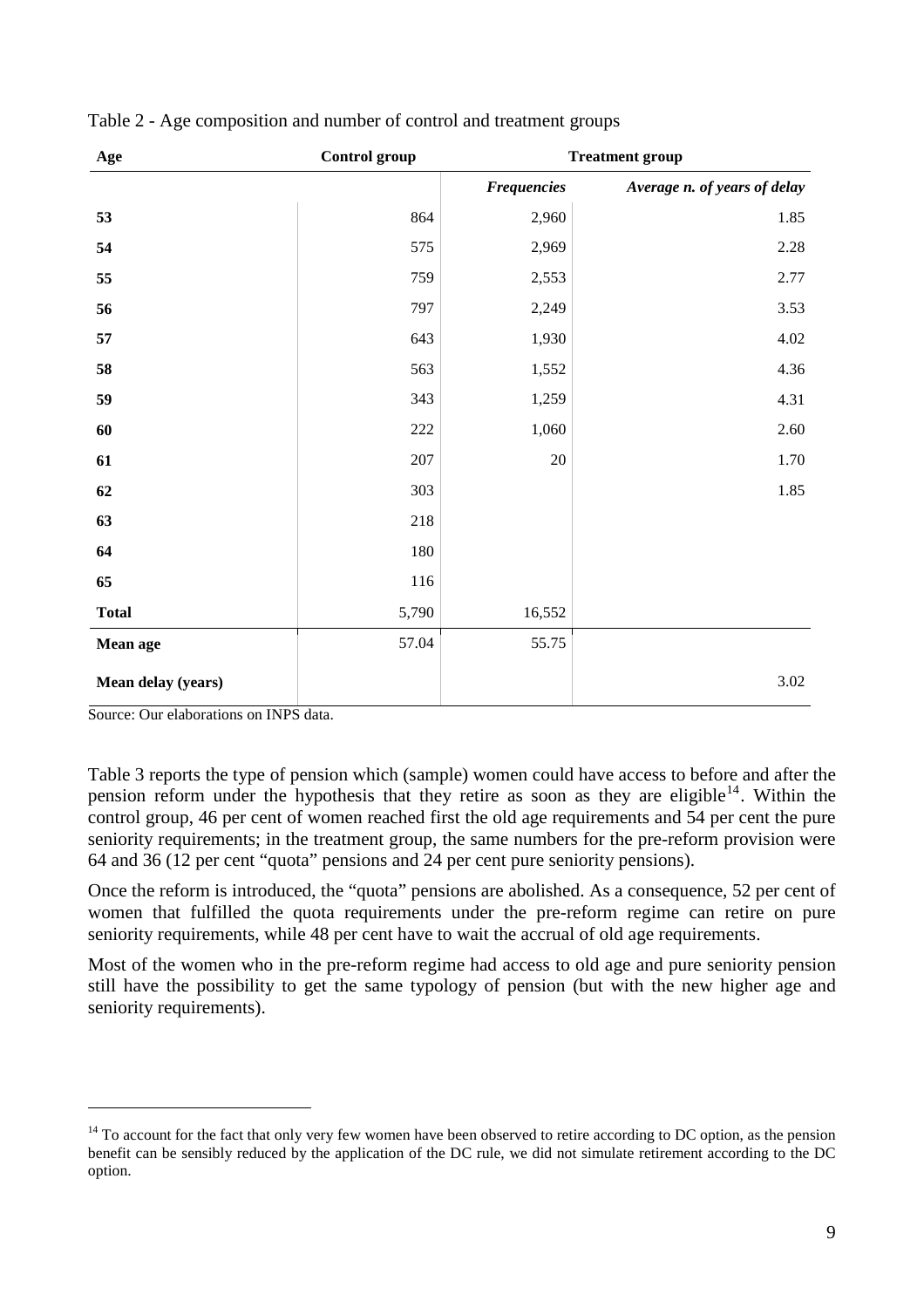#### **Table 3 - Types of pension accruable under pre and post-reform rules for treatment and control groups**

|                                                                | Control group |      |                   |              | <b>Treatment</b> group |        |         |
|----------------------------------------------------------------|---------------|------|-------------------|--------------|------------------------|--------|---------|
| <b>Typology of pension accruable</b><br>under pre-reform rules | $n_{\cdot}$   | $\%$ | Pure<br>seniority | Old age      | Temporary              | Total  | Total % |
| Pure seniority                                                 | 3,139         | 54%  | 3,961             | $\mathbf{0}$ | $\boldsymbol{0}$       | 3,961  | 24%     |
| Old age                                                        | 2,651         | 46%  | 1,820             | 8,264        | 543                    | 10,627 | 64%     |
| Quotas                                                         |               |      | 1,024             | 940          | $\theta$               | 1,964  | 12%     |
| Total                                                          | 5,790         | 100% | 6,805             | 9,204        | 543                    | 16,552 | 100%    |
| Total $(\% )$                                                  |               |      | 41%               | 56%          | 3%                     | 100%   |         |
| Pure seniority                                                 |               |      | 100%              | 0%           | 0%                     | 100%   |         |
| Old age                                                        |               |      | 17%               | 78%          | 5%                     | 100%   |         |
| Quota                                                          |               |      | 52%               | 48%          | 0%                     | 100%   |         |

*Typology of pension accruable under post-reform rules* 

Source: our simulations.

 $\overline{a}$ 

In 2012 and 2011, about 3 per cent of women in the sample had a sick-leave spell<sup>15</sup> lasting more than 7 days  $16$  determining a credit of notional contributions. Graph 1 shows for them the distribution of the sick-leave weeks.



Graph 1 - Distribution of the weeks of sick-leave in 2011 and 2012

Source: Our elaborations on the sample of women with a sick-leave spell in 2012. Observations 619 in 2011 and 649 in 2012. Max value 52 weeks.

<sup>&</sup>lt;sup>15</sup> The week of sick-leave is defined with the contribution codes: esn tipcr=310; esn tipcr=315; esn tipcr=319; esn tipcr=350; esn tipcr=359.

<sup>&</sup>lt;sup>16</sup> According to INPS data (INPS 2013), about 33 per cent of the women in private employment had at least 1 sick absence in 2012 (1,8 million over 5,2 million of female dependent workers in private employment). However, the 82 per cent of sick absences registered by INPS in 2012 lasted less then 7 days and thus did not lead to the accreditation of notional contributions (our elaborations on INPS 2013 data, pag.4).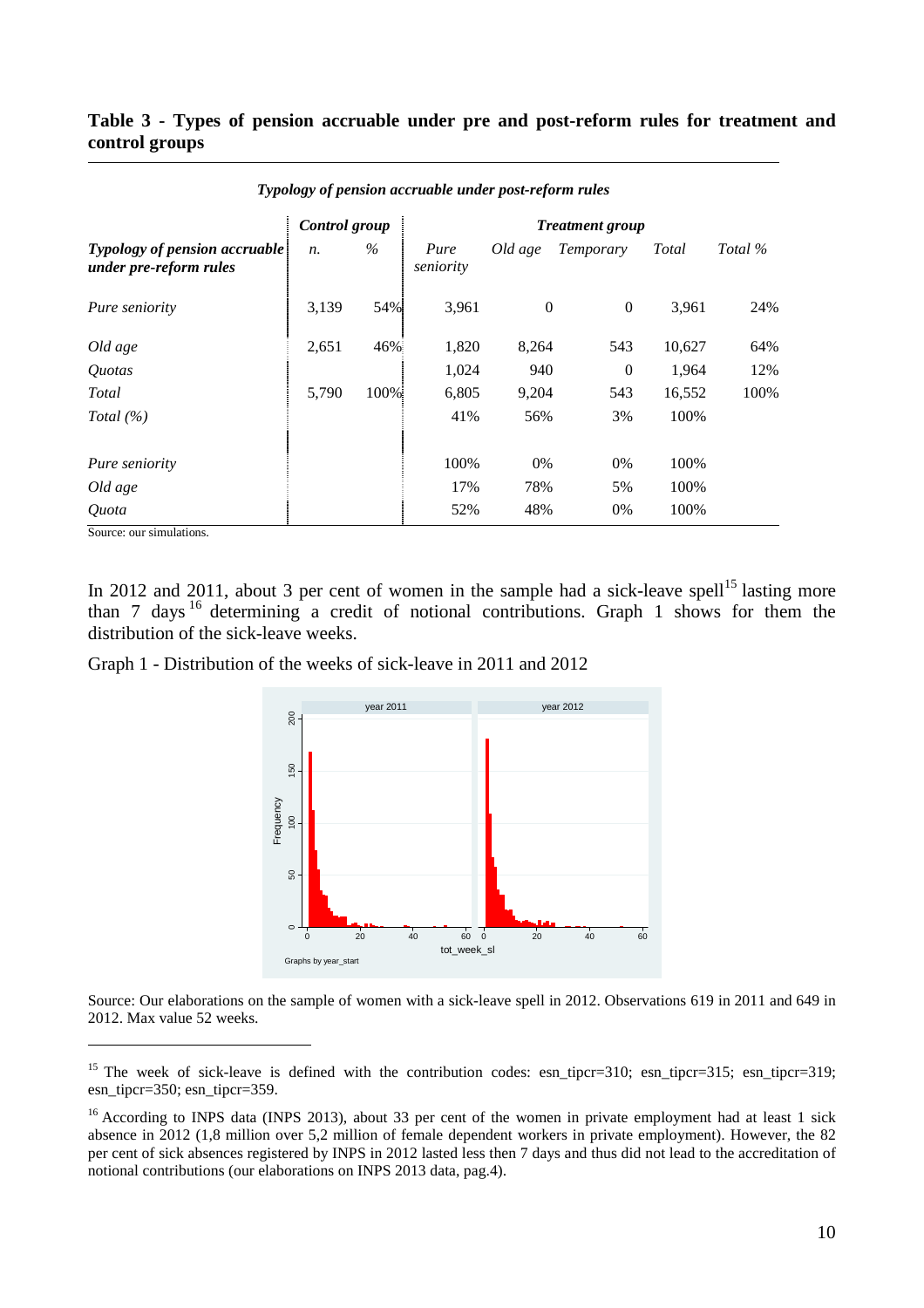The number of sick-leave weeks in 2012, besides being on average very low, is slightly higher in 2012 and for women in the treatment group relative to women in the control group (0.16 weeks versus 0.14). The same is observed also concerning the total number of weeks of sick-leave in the whole career and for the total joint number of weeks of sick-leave and unemployment in the whole career (relevant for the accrual of the seniority requirement, see section 2). However, differences are not statistically significant.

The control and the treatment groups do not differ significantly also in terms of the other observable characteristics except age, that is slightly higher in the control group (see table 4).

|                                                         |        |         | <b>Year 2012</b> | <b>Year 2011</b> |              |
|---------------------------------------------------------|--------|---------|------------------|------------------|--------------|
| Variable                                                | Obs    | Mean    | Std. Dev.        | Mean             | Std.<br>Dev. |
| Treatment group                                         |        |         |                  |                  |              |
| Weeks of sick-leave in 2012                             | 16,552 | 0.16    | 1.44             | 0.14             | 1.32         |
| Delay in retirement due to Monti-Fornero reform (years) | 16,552 | 3.02    | 1.77             | 0.00             | 0.00         |
| Seniority at 2012 (weeks)                               | 16,552 | 1384.29 | 425.63           | 1331.49          | 425.89       |
| Sick-leave weeks in the whole career                    | 16,552 | 1.98    | 7.63             | 1.84             | 7.26         |
| Sick-leave and unemployment weeks in the whole career   | 16,552 | 15.79   | 36.00            | 15.65            | 35.88        |
| Age                                                     | 16,552 | 55.75   | 2.16             | 54.75            | 2.16         |
| Weekly wage (euro)                                      | 16,552 | 478.64  | 245.25           | 471.30           | 240.55       |
| Grandmothers                                            | 16,552 | 0.40    | 0.49             | 0.40             | 0.49         |
| North                                                   | 16,552 | 0.57    | 0.50             | 0.57             | 0.50         |
| Center                                                  | 16,552 | 0.28    | 0.45             | 0.28             | 0.45         |
| South                                                   | 16,552 | 0.15    | 0.36             | 0.15             | 0.36         |
| Control group                                           |        |         |                  |                  |              |
| Weeks of sick-leave in 2012                             | 5,790  | 0.14    | 1.26             | 0.13             | 1.17         |
| Seniority at 2012 (weeks)                               | 5,790  | 1410.50 | 680.97           | 1357.57          | 680.76       |
| Sick-leave weeks in the whole career                    | 5,790  | 1.49    | 5.69             | 1.36             | 5.41         |
| Sick-leave and unemployment weeks in the whole career   | 5,790  | 12.10   | 35.53            | 11.97            | 35.48        |
| Age                                                     | 5,790  | 57.04   | 3.27             | 56.04            | 3.27         |
| Weekly wage (euro)                                      | 5,790  | 475.36  | 266.22           | 460.26           | 229.37       |
| Grandmothers                                            | 5,790  | 0.41    | 0.49             | 0.42             | 0.49         |
| North                                                   | 5,790  | 0.61    | 0.49             | 0.61             | 0.49         |
| Center                                                  | 5,790  | 0.26    | 0.44             | 0.26             | 0.44         |
| South                                                   | 5,790  | 0.12    | 0.33             | 0.12             | 0.33         |

#### **Table 4 - Descriptive statistics of the sample**

Source: our elaborations.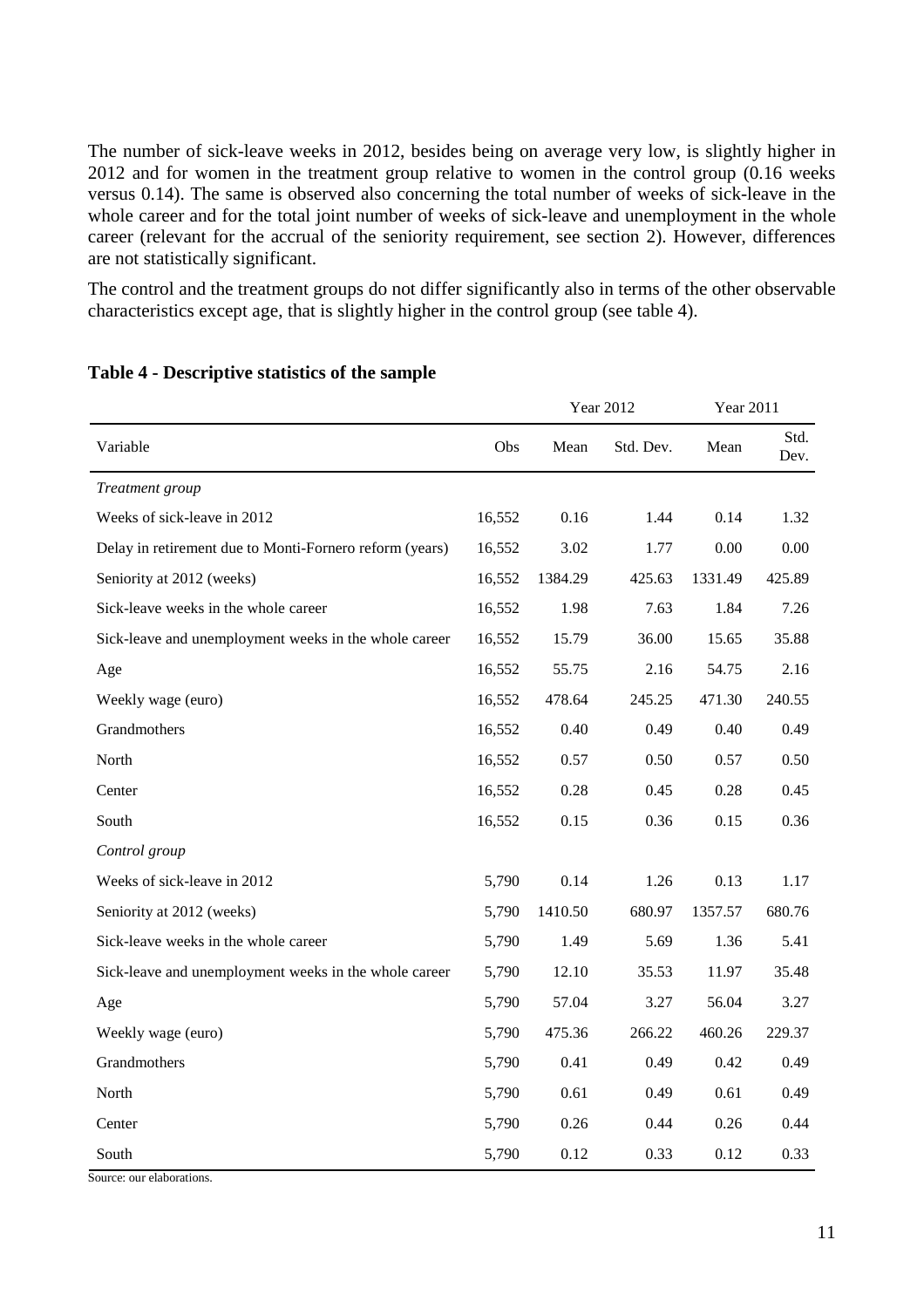# *5. Results*

 $\overline{a}$ 

In the estimations presented in this section, our dependent variable is the variation in the individuals' number of sick-leave weeks that occurred between the year 2011 and 2012.

In our baseline specification, the set of regressors includes a dummy capturing the time trend between 2011 and 2012 (T) and a dummy identifying treated workers (D-treated). The estimated coefficient of the latter variable captures the different reactions of individuals obliged to postpone retirement by the pension reform with respect to the individuals who were not affected. We also control for a set of individual specific characteristics as the individuals' variations in seniority, in the interaction between seniority and age, in the number of weeks of notional contribution in all the working life (all seniority variables are measured at the beginning of each year), in the age squared<sup>17</sup>, in the logarithm of the gross weekly wage and in the regional unemployment rate<sup>18</sup>.

We observe a negative time trend in the sick-leave absences and a positive effect of the treatment. However, both effects are not significant at any standard significance level. The effect of the other control variables is in line with the literature. Indeed, we find that higher seniority corresponds to higher absences. However, in our regressions such an effect depends on the age. The higher the age, the smaller the effect (the interaction term between age and seniority, besides being small, is negative). In addition, an increase in the total number of weeks of notional contribution because of sick-leave or unemployment reduces the weeks of sick-leave. This result was expected as notional contribution is not considered to have access to seniority pensions. Finally, an increase in the regional unemployment rate reduces absences.

In model 2 specification we allow for a distinguished behavior between grandmothers and nongrandmothers, we indeed add an interaction term between the dummy treated and the dummy identifying grandmothers. The coefficient of such an interaction term is positive and significant at the 10 per cent significance level. Our intuition is indeed that grandmothers are in charge of informal caregiving duties towards grandchildren and could overreact to the postponement in retirement induced by the pension reform.

In model 3 we further allow for a different trend and a different reaction to the treatment according to the sick-leave history of the individuals. We use the dummy identifying individuals with a sickleave spell in 2011 and we interact it with both the time trend and the treatment dummy. We find that the reaction to the treatment is actually higher for individuals that in 2011 already experienced a sick-leave spell, but we do not find evidence of a specific time trend for them.

Finally in model 4 we differentiate also the effect for treated grandmothers according whether they had or not a sickness spell in 2011. We indeed expect that only healthy grandmothers can actually be in charge of caregiving duties. The estimates are in line with what expected: we find evidence of a positive reaction of grandmothers to the postponement in retirement induced by the reform only for grandmothers that in 2011 did not experienced a sick-spell. The dummy identifying grandmothers that experienced a sick-spell in 2011 has, on the contrary, a negative sign. This evidence can have several explanations: perhaps, in this case, being a grandmother simply captures an overall better health condition with respect to non-grandmothers. However, the limited dimension of the group of grandmothers that in 2011 were observed in sick-leave, suggests caution in the interpretation of this result.

 $17$  In a FD setting, we cannot disentangle the variation in the age from the time trend.

 $18$  Literature shows as absence normally increases with usual hours of work (Barmby et al. 2002). Unfortunately, we do not have any information about the usual hours of work of the individuals.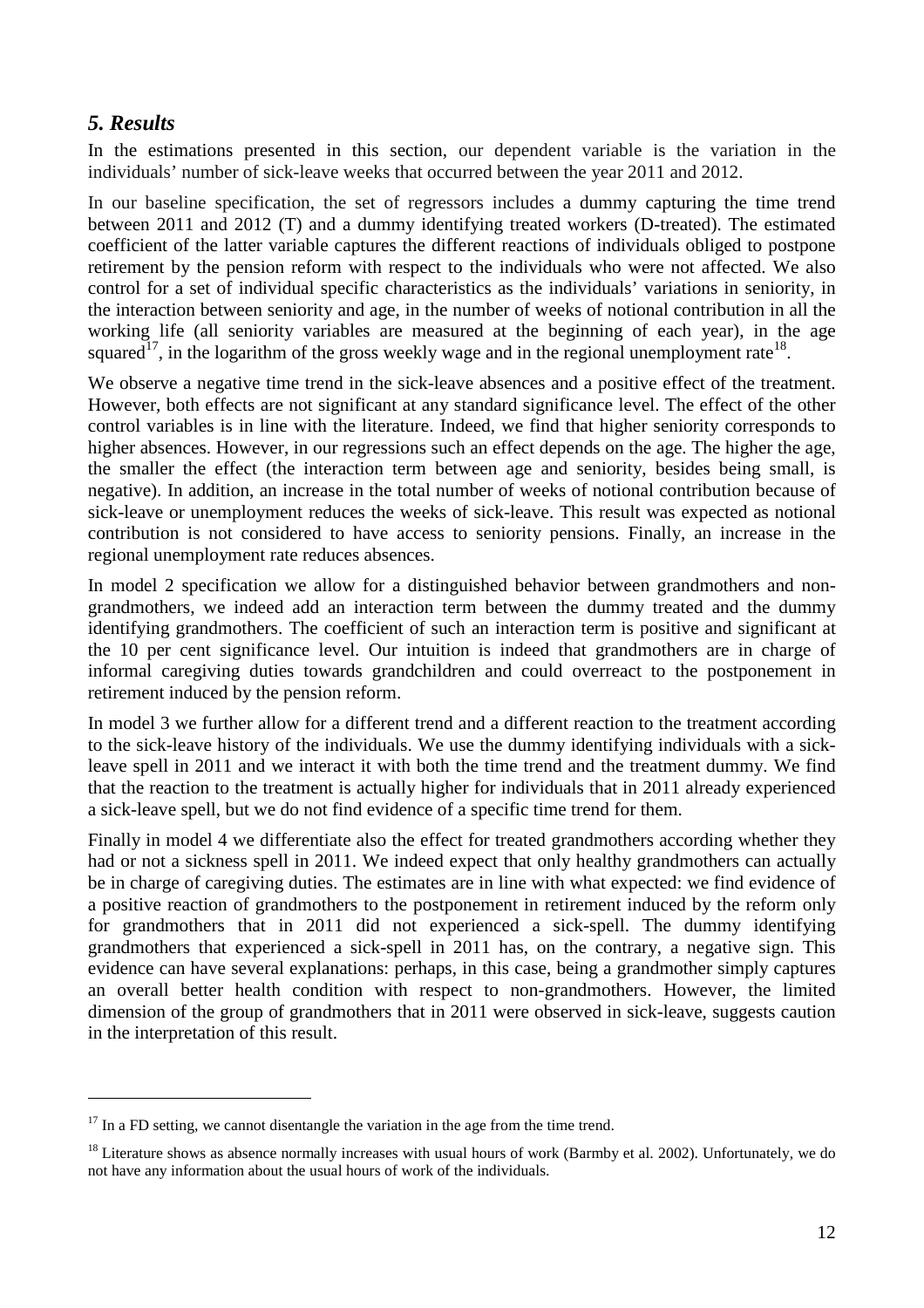|                                               | Model1      | Model2      | Model4      | Model5      |
|-----------------------------------------------|-------------|-------------|-------------|-------------|
|                                               | $b$ /se     | $b$ /se     | b/se        | b/se        |
| T                                             | $-0.501$    | $-0.531$    |             |             |
|                                               | (0.346)     | (0.344)     |             |             |
| $T$ sick in 2011                              |             |             | $-0.301$    | $-0.302$    |
|                                               |             |             | (0.302)     | (0.302)     |
| $T$ not sick in 2011                          |             |             | $-0.509$    | $-0.509$    |
|                                               |             |             | (0.302)     | (0.302)     |
| Dtreated                                      | 0.020       | 0.005       |             |             |
|                                               | (0.026)     | (0.027)     |             |             |
| Dtreated sick in 2011                         |             |             | $0.317**$   | $0.361**$   |
|                                               |             |             | (0.009)     | (0.007)     |
| Dtreated not sick in 2011                     |             |             | $-0.004$    | $-0.006$    |
|                                               |             |             | (0.009)     | (0.007)     |
| Dtreated* grandmother                         |             | $0.038*$    | $0.037*$    |             |
|                                               |             | (0.003)     | (0.006)     |             |
| Dtreated* grandmother <sub>sick in 2011</sub> |             |             |             | $-0.069**$  |
|                                               |             |             |             | (0.001)     |
| Dtreated* grandmothernot sick in 2011         |             |             |             | $0.040***$  |
|                                               |             |             |             | (0.000)     |
| ∆Seniority                                    | $0.005**$   | $0.005**$   | $0.005*$    | 0.005       |
|                                               | (0.000)     | (0.000)     | (0.001)     | (0.001)     |
| ∆Seniority*age                                | $-0.000*$   | $-0.000*$   | $-0.000**$  | $-0.000**$  |
|                                               | (0.000)     | (0.000)     | (0.000)     | (0.000)     |
| ΔNotional seniority                           | $-0.740***$ | $-0.740***$ | $-0.776***$ | $-0.775***$ |
|                                               | (0.001)     | (0.001)     | (0.000)     | (0.000)     |
| $\triangle$ Age <sup>^2</sup>                 | 0.006       | 0.006       | 0.006       | 0.006       |
|                                               | (0.003)     | (0.003)     | (0.003)     | (0.003)     |
| $\Delta$ Log(wage)                            | $-0.264$    | $-0.266$    | $-0.269$    | $-0.268$    |
|                                               | (0.107)     | (0.107)     | (0.113)     | (0.112)     |
| $\Delta$ Regional unemployment rate           | $-0.003**$  | $-0.002*$   | $-0.001$    | $-0.001$    |
|                                               | (0.000)     | (0.000)     | (0.002)     | (0.002)     |
| <b>Adjusted R-square</b>                      | 0.332       | 0.332       | 0.333       | 0.333       |
| N                                             | 22,342      | 22,342      | 22,342      | 22,342      |

**Table 5 - Regression results I:** FD - Dependent variable: variation in weeks of sick-leave between 2011 and 2012

Note: Significance levels:\* 0.10 \*\* 0.05 \*\*\* 0.01. Robust errors clustered at level of dummy "sick in 2011".

We then use the delay in retirement (Delay) in place of the dummy identifying treated workers (Dtreated). The delay is the number of years of postponement in retirement induced by the pension reform; values are rounded up to the nearest integer. For the control group, the variable Delay is zero. As before we try different specifications, results are reported in table 6. This new set of regressions confirms previous findings and reveals that the effect of the treatment is actually proportional to the number of years of postponement in retirement induced by the reform.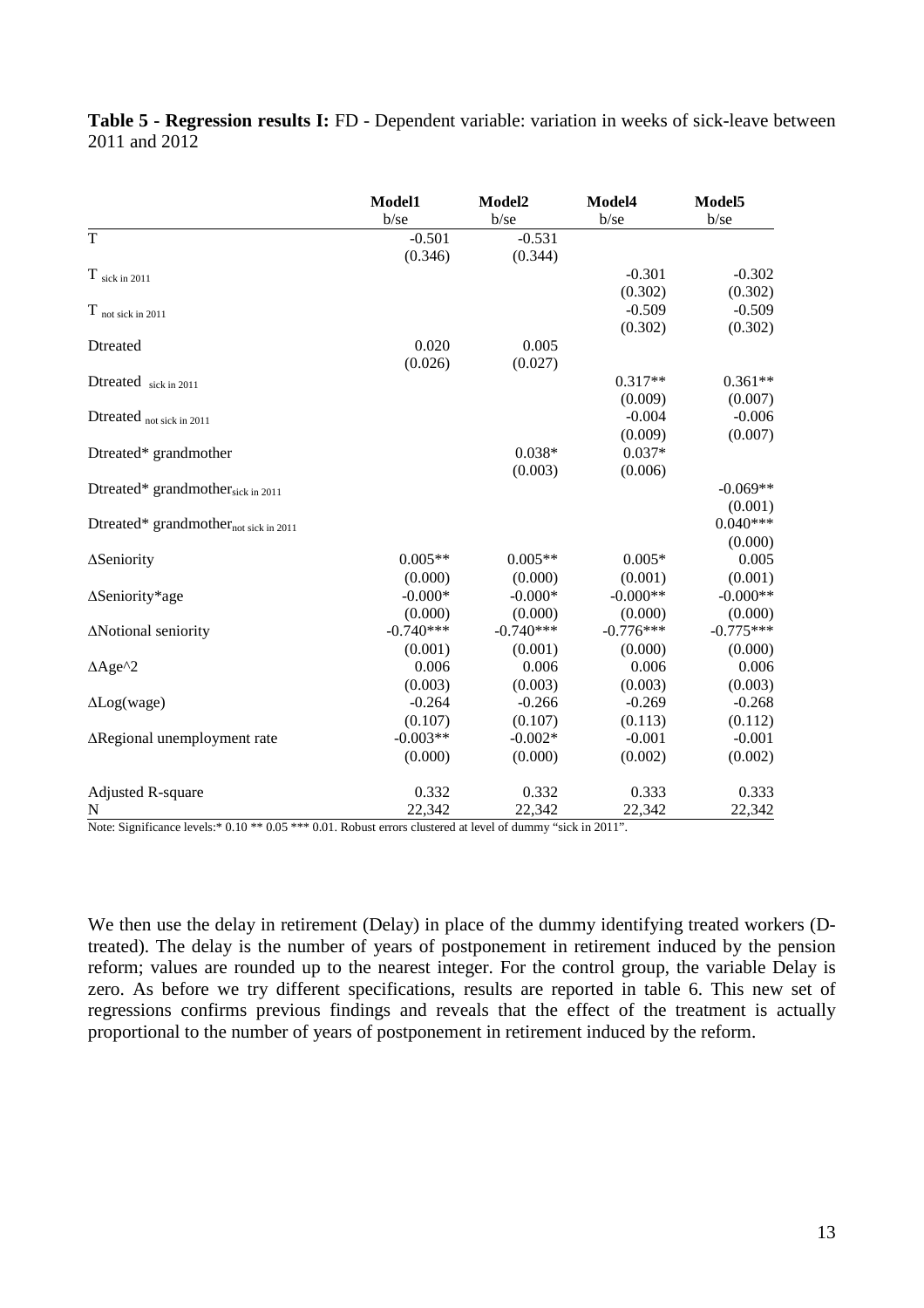|                                   | Model6      | Model7      | Model9      | Model10     |
|-----------------------------------|-------------|-------------|-------------|-------------|
|                                   | $b$ /se     | $b$ /se     | $b$ /se     | b/se        |
| T                                 | $-0.435$    | $-0.464$    |             |             |
|                                   | (0.259)     | (0.254)     |             |             |
| $T$ sick in 2011                  |             |             | $-0.243$    | $-0.244$    |
|                                   |             |             | (0.216)     | (0.214)     |
| $T$ not sick in 2011              |             |             | $-0.444$    | $-0.443$    |
|                                   |             |             | (0.217)     | (0.216)     |
| Delay                             | 0.004       | $-0.002$    |             |             |
|                                   | (0.006)     | (0.007)     |             |             |
| Delay sick in 2011                |             |             | $0.092***$  | $0.118***$  |
|                                   |             |             | (0.001)     | (0.000)     |
| Delay not sick in 2011            |             |             | $-0.005$    | $-0.006**$  |
|                                   |             |             | (0.001)     | (0.000)     |
| Delay* grandmother                |             | $0.016*$    | 0.015       |             |
|                                   |             | (0.003)     | (0.004)     |             |
| Delay* grandmothersick in 2011    |             |             |             | $-0.047***$ |
|                                   |             |             |             | (0.001)     |
| Delay*grandmothernot sick in 2011 |             |             |             | $0.018***$  |
|                                   |             |             |             | (0.000)     |
| ∆Seniority                        | $0.004*$    | $0.005*$    | 0.005       | 0.005       |
|                                   | (0.000)     | (0.000)     | (0.001)     | (0.001)     |
| ∆Seniority*age                    | $-0.000**$  | $-0.000**$  | $-0.000**$  | $-0.000**$  |
|                                   | (0.000)     | (0.000)     | (0.000)     | (0.000)     |
| ΔNotional seniority               | $-0.740***$ | $-0.740***$ | $-0.775***$ | $-0.775***$ |
|                                   | (0.001)     | (0.001)     | (0.000)     | (0.000)     |
| $\triangle$ Age <sup>^2</sup>     | 0.005       | 0.006       | 0.005       | 0.005       |
|                                   | (0.003)     | (0.003)     | (0.002)     | (0.002)     |
| $\Delta$ Log(wage)                | $-0.265$    | $-0.267$    | $-0.271$    | $-0.271$    |
|                                   | (0.108)     | (0.108)     | (0.115)     | (0.115)     |
| ∆Regional unemployment rate       | $-0.003**$  | $-0.002*$   | $-0.001$    | $-0.001$    |
|                                   | (0.000)     | (0.000)     | (0.002)     | (0.002)     |
|                                   |             |             |             |             |
| Adjusted R-square                 | 0.332       | 0.332       | 0.334       | 0.334       |
| N                                 | 22,342      | 22,342      | 22,342      | 22,342      |

**Table 6 - Regression results II:** FD - Dependent variable: variation in weeks of sick-leave between 2011 and 2012

Note: Significance levels:\* 0.10 \*\* 0.05 \*\*\* 0.01. Robust errors clustered at level of dummy "sick in 2011".

For sake of brevity, we focus on Model 8 that accounts for the differential time trend and effect of delay in retirement of individuals that did or did not experienced in 2011 a sick-leave spell. As before, the treatment has a positive significant effect on women that did experience a sick-spell in 2011 and on grandmothers with no sick-leave spell in 2011. Women that in 2011 did not experience a sick-leave spell and are not grandmothers show a small decrease in their sick–leave absences. Grandmothers with a sick-leave spell in 2011 increase their sick-leave absences less than nongrandmothers, but once again the interpretation of this finding is compromised by the limited size of the group.

According our estimations, the average variation in the length of the sick-leave spell for the average women is very low, about 0.004 weeks if we suppose no delay in retirement. If she had no sickleave spell in 2011 and experiences 1 year of delaying retirement as a consequence of the pension reform, the average length of her sick-leave almost triplicates. With 6 years of delay it becomes 16 times bigger.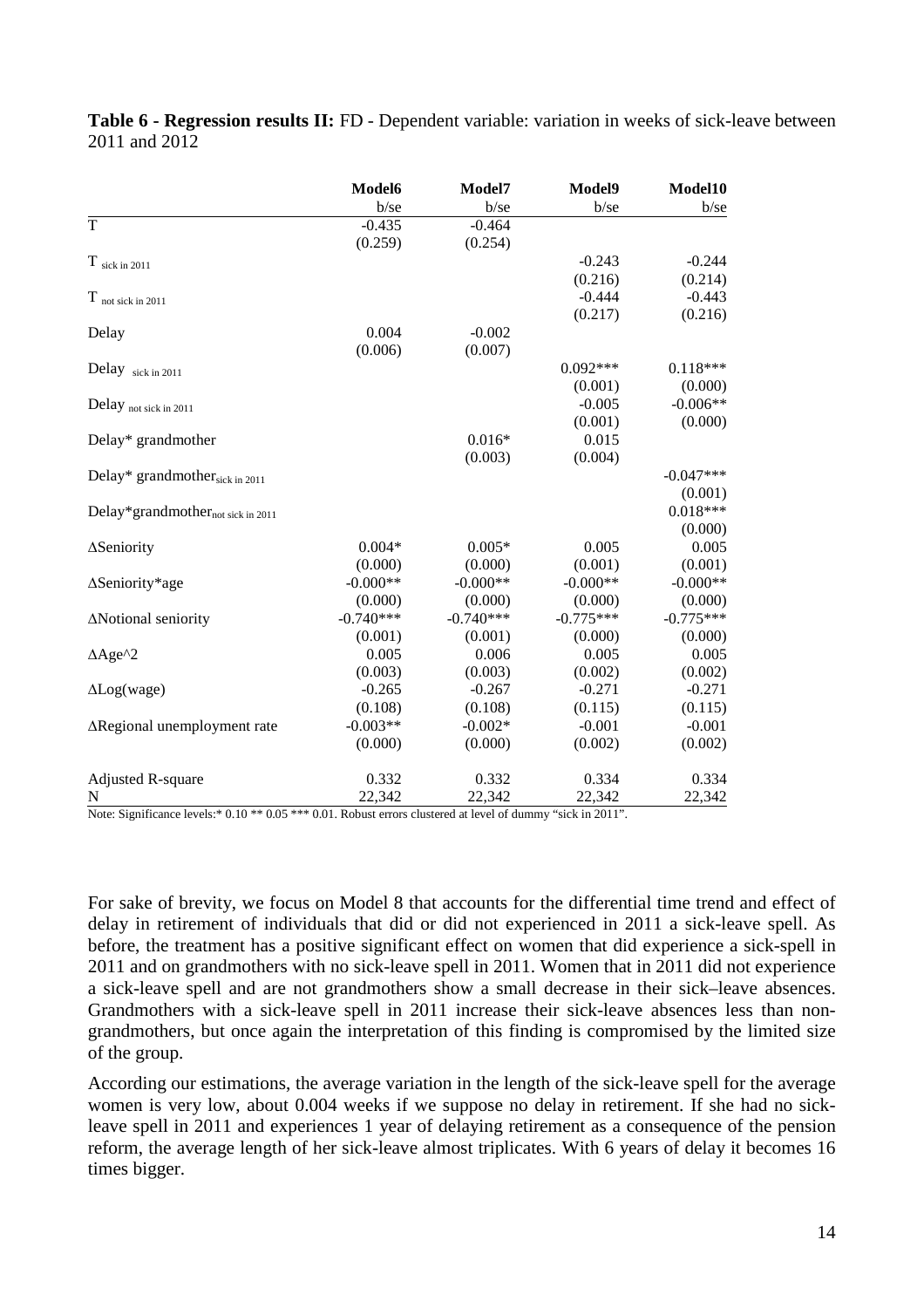## *6. Conclusions*

In this paper, we analyze the determinants of recourse to sick-leave by Italian women near retirement, by establishing a bridge between (determinants of) absenteeism and (effects of) pension reforms. We focus, in particular, on the effects of a significant increase in the (minimum) age/seniority requirements on sick-leave take up. To the best of our knowledge it is the first attempt in the direction.

We choose Italy as a case study since it recently implemented a far-reaching pension reform increasing swiftly and significantly pension requirements, particularly for women in private employment who had been more protected from previous reforms.

We do find evidence of a substantial response of individuals to changes in pension rules. However, such a response differs on the basis of their past sick-leave record. Women that in 2011 already experienced a sick-leave spell and were forced by the pension reform to postpone retirement appear to increase their sick-leave spells proportionally to the number of years of delay imposed to them by the reform. Women that did not have a sick-leave spell in 2011 behave the same manner, but less intensively and only if they are grandmothers, i.e. presumably in charge of caregiving duties towards the grandchildren.

Notwithstanding that pension reform was needed to recover the financial sustainability of the pension system, it certainly had stringent effects on many Italian workers not too far from retirement, and on women in particular. We cannot say (and we do not want to suggest) that our findings concerning grandmothers point to opportunistic behavior. Indeed, a careful consideration of our results seems to support a different thesis. Italy suffers from a chronic lack of well-structured high-quality care facilities, and middle–aged women are often called to stand in (Del Boca et al. 2005, Brilli et al. 2013). Sick-leave may then be the response of last resort. Our final point is that the success of a pension reform depends on many factors. Information and financial literacy that boost understanding of the reforms certainly facilitate (Boeri and Tabellini 2012 and Fornero 2015) their acceptance. However, a key role is also played by matching welfare policies, such as an improvement of care facilities addressed to alleviate the family chores that still heavily fall on women.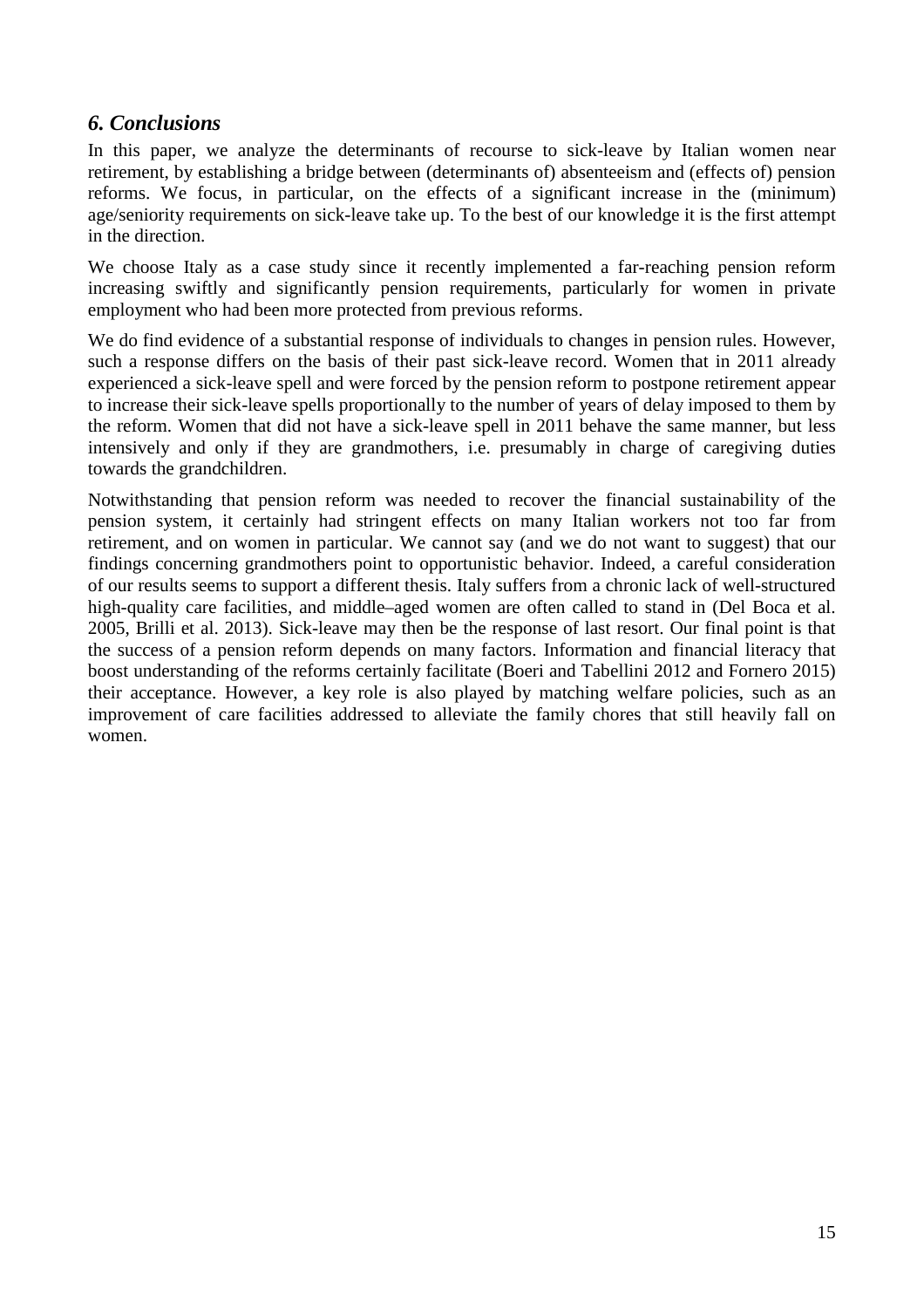# *References*

Andreassen L. and Kornstad T. (2010), "What determines transitions to sick leave?", Dipartimento di Economia "S. Cognetti de Martiis", *Working paper n.12/2010*

Attanasio O. P. and Rohwedder S. (2003), "Pension Wealth and Household Saving: Evidence from Pension Reforms in the United Kingdom", *The American Economic Review*, 93(5), pp. 1499-1521

Barmby T., Ercolani G., Treble J.G., (2002), "Sickness Absence: an International Comparison", *Economic Journal*, 112(480), pp.315-331

Barmby, T., Stephan, G., (2000), "Worker Absenteeism: Why Firm Size May Matter", *Manchester School*, 68(5), pp. 568-77

Belloni M. and Alessie R. (2009), "The importance of financial incentives on retirement choices: New evidence for Italy", *Labour Economics*, Elsevier, 16(5), pp.578-588

Boeri T. and Tabellini G. (2012), "Does information increase political support for pension reform?", *Public Choice*, 150 (½), pp. 327-362

Borella M. and Coda Moscarola F. (2006), "Distributive Properties of Pension Systems: A Simulation of the Italian Transition from Defined Benefit to Notional Defined Contribution", *Giornale degli Economisti e Annali di Economia*, 65(1), May 2006

Borella M. and Coda Moscarola F. (2011), "Microsimulation of Pension Reforms: Behavioural versus Nonbehavioural", *Journal of Pension Economics and Finance*, 9(4), pp. 583-607

Brilli Y., Del Boca D. and Monfardini C. (2013), "Child Care Arrangements: Determinants and Consequences", *CHILD Working Papers Series 18*, Centre for Household, Income, Labour and Demographic Economics (CHILD) – CCA

Buyse T., Heylen F. and Van de Kerckhove R. (2013), "Pension reform, employment by age, and long-run growth, Journal of Population Economics", 26(2), pp. 769-809

Del Boca D., Locatelli M. and Vuri D. (2005), "Child-Care Choices by Working Mothers: The Case of Italy", *Review of Economics of the Household*, Springer, 3(4), pp. 453-477

Colombino U., Erik H., Locatelli M. and Strøm S. (2011), "Pension reforms, liquidity constraints and labour supply responses", *Journal of Pension Economics and Finance*, 10(1)

Fornero E. (2014), "Reforming labor markets: reflections of an economist who (unexpectedly) became the Italian Minister of Labor", IZA Journal of European Labor Studies 2013, 2:20

Fornero E. (2015), *"Economic-financial Literacy and (Sustainable) Pension Reforms: Why the Former is a Key Ingredient for the Latter"*, Bankers, Markets and Investors, 134

Fornero E., Lusardi A. and C. Monticone, (2011), Adequacy of Saving for Old Age in Europe, in: A. Van Soest, L. Bovenberg and A. Zaidi (eds), "Ageing, Health and Pensions in Europe: An Economic Perspective", Macmillian Palgrave.

Goff S. J., Mount M. K. and Jamison R. L. (1990), "Employer Supported Child Care, Work/Family Conflict, and Absenteeism: A Field Study", *Personnel Psychology*, 43, pp.793–809

Guiso L., Sapienza P. and Zingales L. (2004), "The Role of Social Capital in Financial Development", *American Economic Review*, 94(3), pp.526-556

Hyslop D. R. (1999), "State Dependence, Serial Correlation and Heterogeneity in Intertemporal Labor Force Participation of Married Women", *Econometrica*, 67: 1255–1294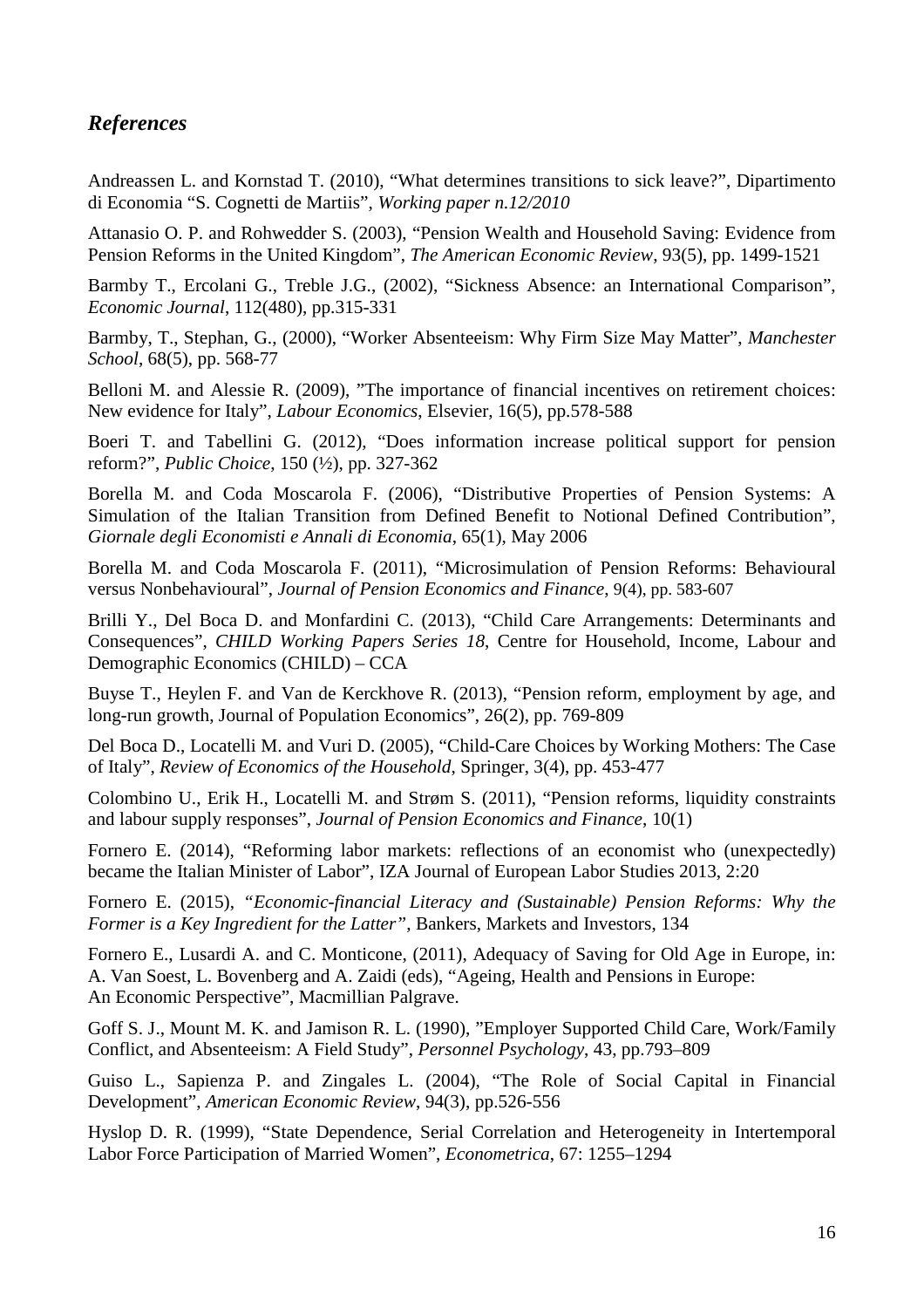Ichino A. and Maggi G. (2000), "Work Environment and Individual Background: Explaining regional Shriking Differentials in a Large Italian Firm", *Quarterly Journal of Economics*, 3, pp.1057-1099

Ichino A. and Moretti E. (2006), "Biological Gender Differences, Absenteeism and the Earning Gap", *NBER Working Paper No. 12369*

Ichino A. and Riphahn R. T. (2005), "The Effect of Employment Protection on Worker Effort. Absenteeism During and After Probation", *Journal of the European Economic Association*, 3, pp.120-143

INPS (2013), *Rapporto 2012 sui certificati medici e sugli eventi di malattia*, Roma

Johannson P., Palme M., (1996), "Do Economic Incentives Affect Work Absence? Empirical Evidence Using Swedish Micro Data", *Journal of Public Economics*, 59, 2, pp. 195-218

Johansson, P.; Palme, M., (2002), "Assessing the Effect of Public Policy on Worker Absenteeism", *Journal of Human Resources*, 37, 2, pp. 381-409

Leigh J. P. (1985), "The effects of unemployment and the business cycle on absenteeism", *Journal of Economics and Business*, 37(2), pp. 159-170

Markussen S. (2012), "The Individual Cost of Sick-leave", *Journal of Population Economics*, 25(4), pp. 1287-1306

Moreau M., Valente F., Mak R., Pelfrene E., de Smet v, De Backer G. and Kornitzer M. (2004), "BMJ Occupational Stress and Incidence of Sick-leave in the Belgian Workforce: The Belstress Study", *Journal of Epidemiology and Community Healt*h (1979-), 58( 6)

Ragioneria Generale dello Stato (2014), "Le tendenze di Medio-lungo Periodo del Sistema Pensionistico e Socio-sanitario - aggiornamento 2014", Rapporto n.15

Scoppa V. (2010), "Worker Absenteeism and Incentives: Evidence from Italy", *Managerial and Decision Economics*, 31(8)

Scoppa V. and Vuri D. (2014), "Absenteeism, Unemployment and Employment Protection Legislation: evidence from Italy", *IZA Journal of Labour Economics*, 3(3)

Winkelmann, R. (1999), "Wages, Firm Size and Absenteeism", *Applied Economics Letters*, 6, pp. 337-341

Wooldridge J. (2002), Econometric Analysis of Cross Section and Panel Data, Massachusetts Institute of Technology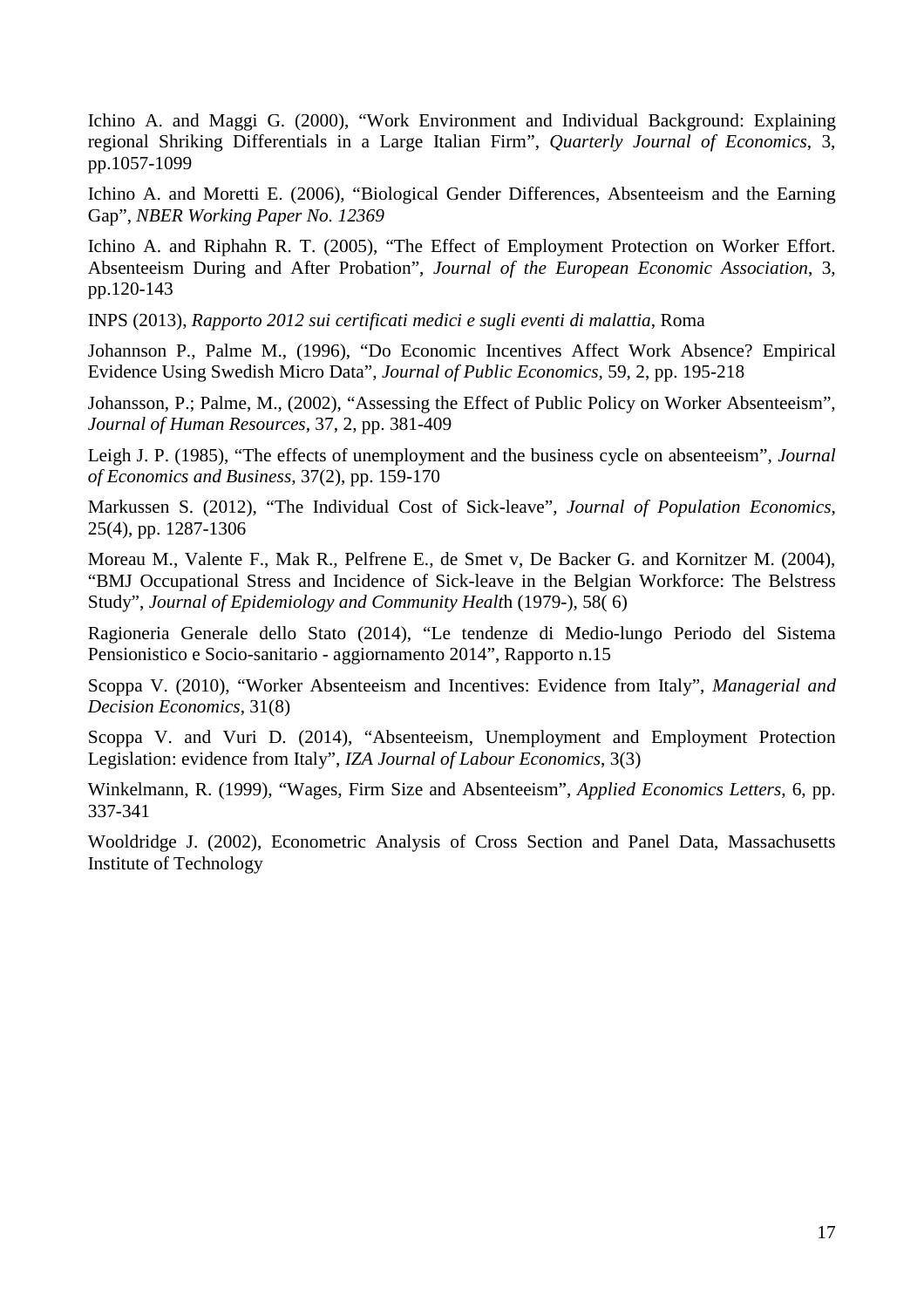# *Appendix A – Normative appendix*

|                                            | <b>Before Monti-Fornero Reform**</b>                                                                                                                                                  | <b>After Monti-Fornero Reform</b>                                                                                                                                                                                         |
|--------------------------------------------|---------------------------------------------------------------------------------------------------------------------------------------------------------------------------------------|---------------------------------------------------------------------------------------------------------------------------------------------------------------------------------------------------------------------------|
| Pure seniority                             | Seniority requirement: 40 years $+$ 1 months in<br>2012; $+2$ months in 2013; $+3$ months from<br>2014 on joint with min 35 years of effective<br>contribution <sup>o</sup>           | Seniority requirement: 41 years $+1$<br>months in 2012; $+5$ months in 2013; $+6$<br>months in 2014 and 2015 <sup>*</sup> ; +10 months<br>from 2016 on* joint with min 35 years<br>of effective contribution <sup>o</sup> |
|                                            | Age requirement: none                                                                                                                                                                 | requirement:<br>but<br>Age<br>none<br>a<br>penalization is in place for individuals<br>retiring before age 62                                                                                                             |
| Old age                                    | Seniority requirement: 20 years                                                                                                                                                       | Seniority requirement: 20 years                                                                                                                                                                                           |
|                                            | Age requirement: 60 in 2012 increasing<br>progressively with life-expectancy till reaching<br>66 years + 7 months in 2026*. In 2040 it is<br>expected to get to $68$ years + 2 months | Age requirement: 62 in 2012 increasing<br>progressively with life-expectancy till<br>reaching 66 years + 7 months in 2018*.<br>In 2040 it is expected to get to 68 years<br>$+11$ months                                  |
| Quotas                                     | Seniority requirement: 35 years of effective<br>contribution <sup>o</sup>                                                                                                             |                                                                                                                                                                                                                           |
|                                            | Age requirement: 60 in 2012 progressively<br>increasing with life-expectancy. In 2040 it is<br>expected to reach $64$ years + 2 months                                                |                                                                                                                                                                                                                           |
|                                            | Age+Seniority requirement: 96 in 2012<br>progressively increasing with life-expectancy.<br>In 2040 it is expected to reach $100 + 2$ months                                           |                                                                                                                                                                                                                           |
| NDC option -<br>available<br>until<br>2015 | Seniority requirement: 35 years <sup>o</sup>                                                                                                                                          | Seniority requirement: 35 years <sup>o</sup>                                                                                                                                                                              |
|                                            | <i>Age requirement:</i> 57 progressively increasing <i>Age requirement:</i> 57 progressively<br>with life-expectancy and pension fully<br>calculated according to NDC formula         | increasing with life-expectancy and<br>pension fully calculated according to<br>NDC formula                                                                                                                               |

#### **Table A1 - Pension requisites pre and post the Monti-Fornero pension reform for DB and MDB female workers in private employment**

Note: \*these are expected values as requisites are to be updated to life-expectancy increase attested by the National Statistical Institute (ISTAT) every 3 years (every 2 years from 2018 on, under Monti-Fornero reform).

° In computing effective seniority notional contributions for sick-leave and unemployment are excluded.

\*\* A further year is actually added to all the requisites as a consequence of the so-called exit windows.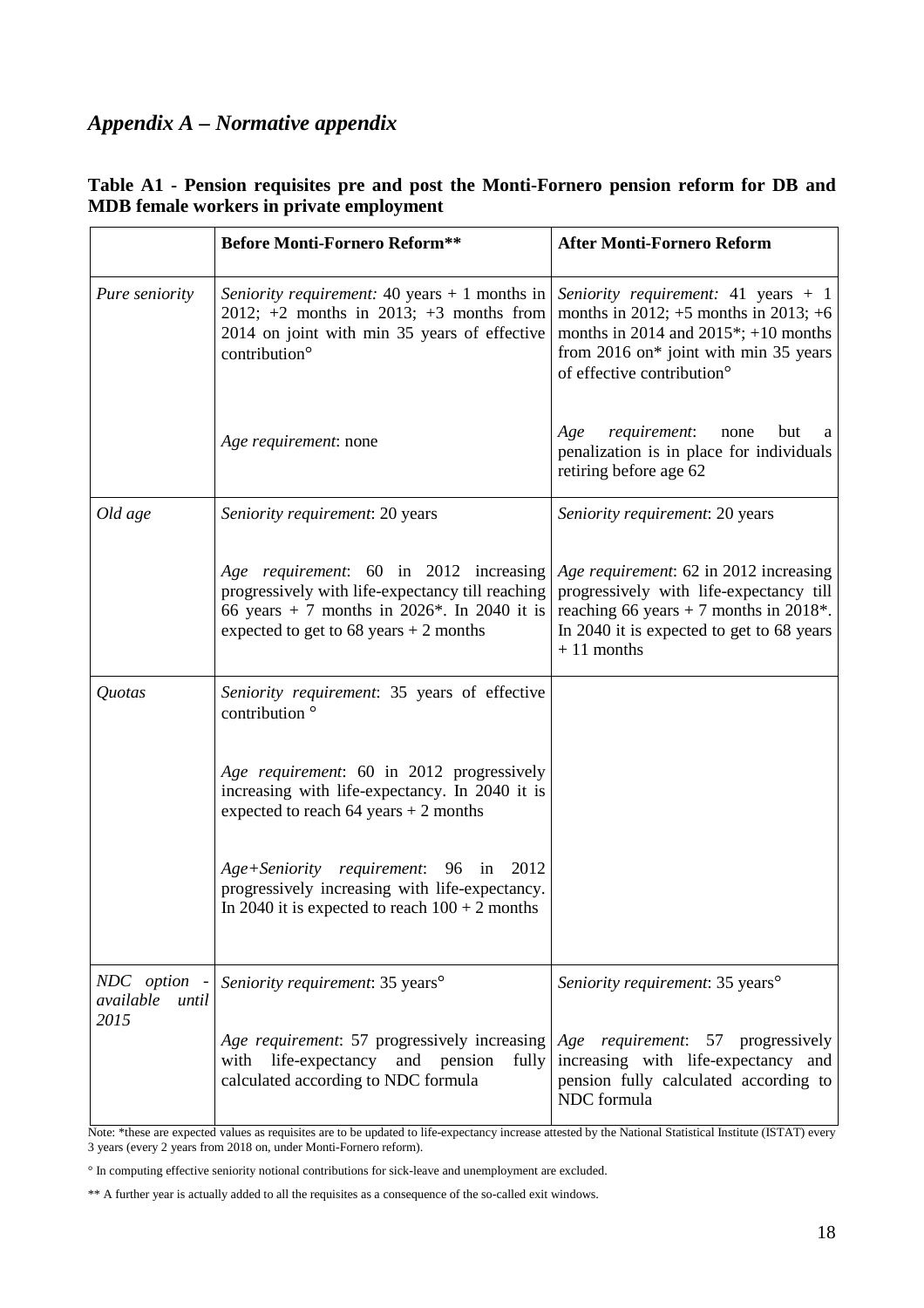# *Appendix B – Sensitivity analysis*

Table B1 – Results Table 5 – Sensitivity analysis to the assumptions about the month of birth: all individuals are born in January

|                                              | Model1<br>$b$ /se | Model2<br>$b$ /se | Model3<br>$b$ /se | Model4<br>$b$ /se     |
|----------------------------------------------|-------------------|-------------------|-------------------|-----------------------|
| $\overline{T}$                               | $-0.502$          | $-0.532$          |                   |                       |
|                                              | (0.382)           | (0.384)           |                   |                       |
| $T$ sick in 2011                             |                   |                   | $-0.357$          | $-0.357$              |
|                                              |                   |                   | (0.352)           | (0.352)               |
| $T$ not sick in 2011                         |                   |                   | $-0.514$          | $-0.514$              |
|                                              |                   |                   | (0.349)           | (0.349)               |
| Dtreated                                     | 0.017             | $-0.001$          |                   |                       |
|                                              | (0.032)           | (0.031)           |                   |                       |
| Dtreated sick in 2011                        |                   |                   | $0.372**$         | $0.363**$             |
|                                              |                   |                   | (0.013)           | (0.015)               |
| Dtreated $_{\text{not sick in 2011}}$        |                   |                   | $-0.012$          | $-0.012$              |
|                                              |                   |                   | (0.010)           | (0.010)               |
| Dtreated* grandmother                        |                   | $0.046**$         | $0.045**$         |                       |
|                                              |                   | (0.003)           | (0.002)           |                       |
| Dtreated* grandmothersick in 2011            |                   |                   |                   | $0.067**$             |
| Dtreated* grandmother <sub>not sick in</sub> |                   |                   |                   | (0.002)<br>$0.044***$ |
| 2011                                         |                   |                   |                   |                       |
|                                              |                   |                   |                   | (0.000)               |
| $\Delta$ Seniority                           | $0.005**$         | $0.005**$         | $0.005*$          | $0.005*$              |
|                                              | (0.000)           | (0.000)           | (0.001)           | (0.001)               |
| $\Delta$ Seniority*age                       | $-0.000*$         | $-0.000*$         | $-0.000**$        | $-0.000**$            |
|                                              | (0.000)           | (0.000)           | (0.000)           | (0.000)               |
| ANotional seniority                          | $-0.740***$       | $-0.740***$       | $-0.776***$       | $-0.777***$           |
|                                              | (0.001)           | (0.001)           | (0.000)           | (0.000)               |
| $\triangle$ Age <sup>^2</sup>                | 0.006             | 0.006             | 0.006             | 0.006                 |
|                                              | (0.004)           | (0.004)           | (0.003)           | (0.003)               |
| $\Delta$ Log(wage)                           | $-0.264$          | $-0.267$          | $-0.269$          | $-0.269$              |
|                                              | (0.107)           | (0.107)           | (0.112)           | (0.112)               |
| ∆Regional unemployment rate                  | $-0.002*$         | $-0.002*$         | $-0.001$          | $-0.001$              |
|                                              | (0.000)           | (0.000)           | (0.002)           | (0.002)               |
|                                              | 0.332             | 0.332             | 0.333             | 0.333                 |
| <b>Adjusted R-square</b><br>N                | 22,342            | 22,342            | 22,342            | 22,342                |
|                                              |                   |                   |                   |                       |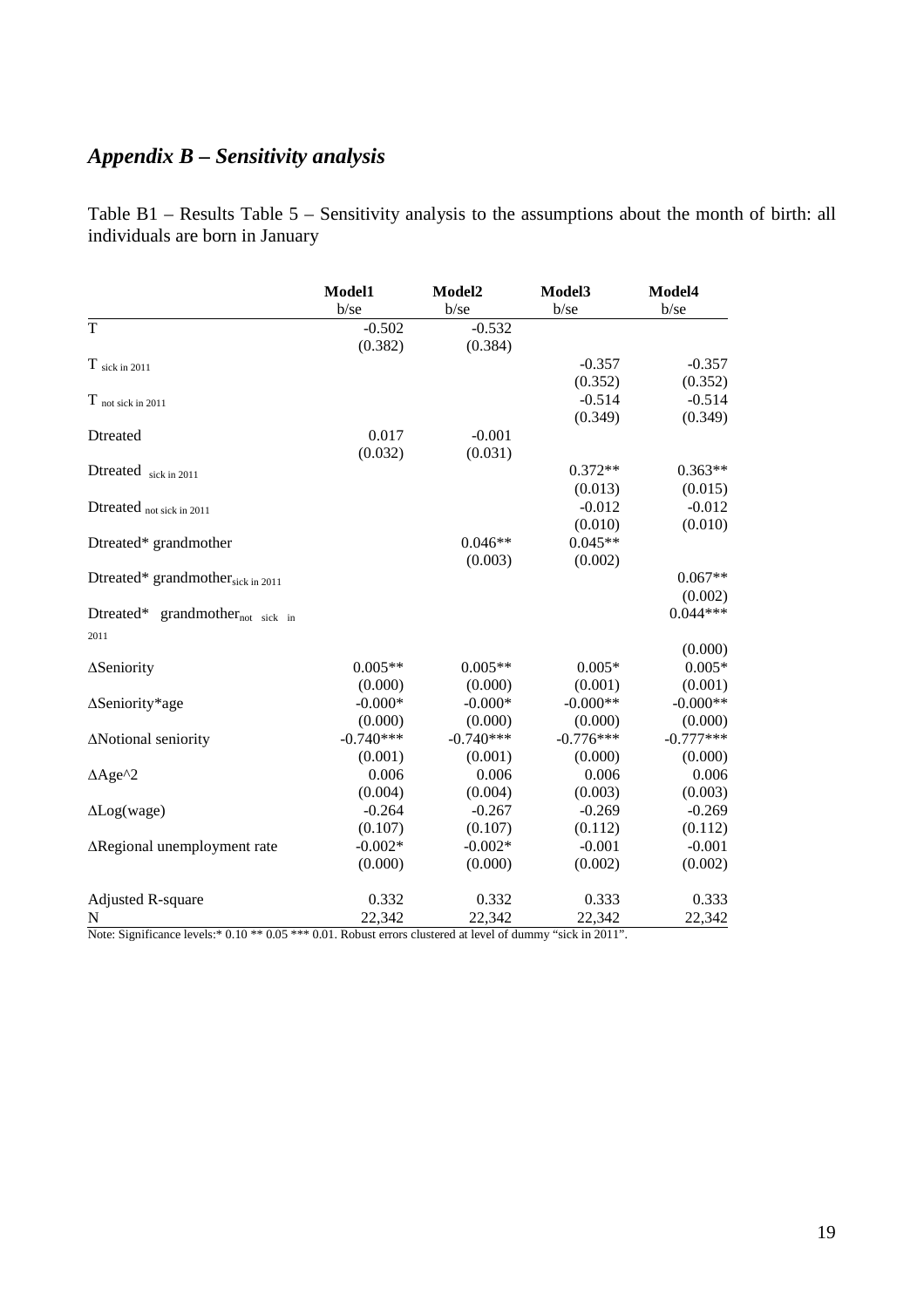|                                            | Model6      | Model7      | Model9      | Model10     |
|--------------------------------------------|-------------|-------------|-------------|-------------|
|                                            | $b$ /se     | $b$ /se     | $b$ /se     | $b$ /se     |
| T                                          | $-0.448$    | $-0.475$    |             |             |
|                                            | (0.279)     | (0.276)     |             |             |
| $T$ sick in 2011                           |             |             | $-0.167$    | $-0.169$    |
|                                            |             |             | (0.240)     | (0.239)     |
| $T$ not sick in 2011                       |             |             | $-0.456$    | $-0.456$    |
|                                            |             |             | (0.240)     | (0.240)     |
| Delay                                      | 0.003       | $-0.003$    |             |             |
|                                            | (0.005)     | (0.005)     |             |             |
| Delay sick in 2011                         |             |             | $0.058**$   | $0.080***$  |
|                                            |             |             | (0.002)     | (0.001)     |
| Delay not sick in 2011                     |             |             | $-0.005$    | $-0.006***$ |
|                                            |             |             | (0.001)     | (0.000)     |
| Delay* grandmother                         |             | $0.017*$    | 0.016       |             |
|                                            |             | (0.002)     | (0.004)     |             |
| Delay* grandmother <sub>sick</sub> in 2011 |             |             |             | $-0.037**$  |
|                                            |             |             |             | (0.001)     |
| Delay*grandmothernot sick in 2011          |             |             |             | $0.018***$  |
|                                            |             |             |             | (0.000)     |
| ∆Seniority                                 | $0.004**$   | $0.005**$   | 0.005       | 0.005       |
|                                            | (0.000)     | (0.000)     | (0.001)     | (0.001)     |
| ∆Seniority*age                             | $-0.000*$   | $-0.000**$  | $-0.000**$  | $-0.000**$  |
|                                            | (0.000)     | (0.000)     | (0.000)     | (0.000)     |
| ΔNotional seniority                        | $-0.740***$ | $-0.740***$ | $-0.776***$ | $-0.776***$ |
|                                            | (0.001)     | (0.001)     | (0.000)     | (0.000)     |
| $\triangle$ Age <sup>^2</sup>              | 0.006       | 0.006       | 0.006       | 0.006       |
|                                            | (0.003)     | (0.003)     | (0.002)     | (0.002)     |
| $\Delta$ Log(wage)                         | $-0.265$    | $-0.267$    | $-0.272$    | $-0.272$    |
|                                            | (0.108)     | (0.108)     | (0.117)     | (0.116)     |
| $\Delta$ Regional unemployment rate        | $-0.002**$  | $-0.002*$   | $-0.001$    | $-0.001$    |
|                                            | (0.000)     | (0.000)     | (0.002)     | (0.002)     |
| Adjusted R-square                          | 0.332       | 0.332       | 0.333       | 0.333       |
| N                                          | 22,342      | 22,342      | 22,342      | 22,342      |

Table B2 – Results Table 6 – Sensitivity analysis to the assumptions about the month of birth: all individuals are born in January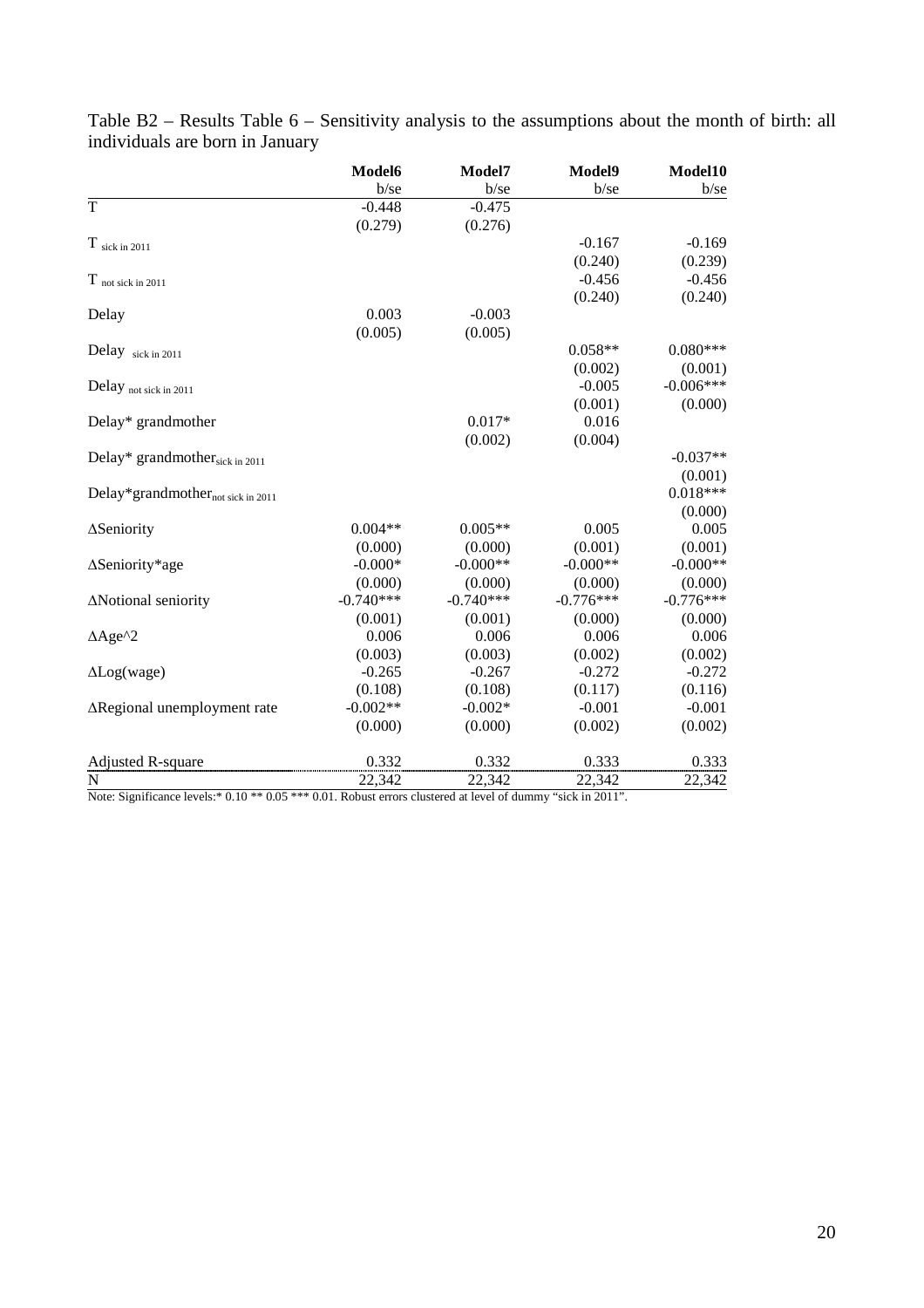| b/se<br>b/se<br>$\rm T$ sick in 2011<br>$-2.348$<br>$-2.524$<br>(3.560)<br>(4.548)<br>$-2.542$<br>$-2.703$<br>$T$ not sick in 2011<br>(3.559)<br>(4.550)<br>$0.349***$<br>Dtreated sick in 2011<br>(0.001)<br>$-0.007$<br>Dtreated not sick in 2011<br>(0.004)<br>$-0.075**$<br>Dtreated* grandmother sick in 2011<br>(0.003)<br>$0.034***$<br>Dtreated* grandmother not sick in 2011<br>(0.000)<br>$0.115***$<br>Delay sick in 2011<br>(0.000)<br>$-0.007**$<br>Delay not sick in 2011<br>(0.000)<br>$-0.049**$<br>Delay* grandmother sick in 2011<br>(0.001)<br>$0.015**$<br>Delay* grandmother not sick in 2011<br>(0.001)<br>$-0.001$<br>$-0.001$<br>∆Seniority<br>(0.035)<br>(0.035)<br>0.000<br>0.000<br>$\Delta$ Seniority*age<br>(0.001)<br>(0.001)<br>$-0.777***$<br>$-0.776***$<br>ANotional seniority<br>(0.001)<br>(0.001)<br>$\triangle$ Age <sup>^2</sup><br>0.056<br>0.059<br>(0.045)<br>(0.062)<br>$-0.217$<br>$-0.221$<br>$\Delta$ Log(wage)<br>(0.129)<br>(0.131)<br>0.015<br>0.015<br>∆Regional unemployment rate<br>(0.005)<br>(0.005)<br>$-0.000$<br>$-0.000$<br>Seniority in 2012<br>(0.001)<br>(0.001)<br>0.000<br>0.000<br>Seniority*age in 2012<br>(0.000)<br>(0.000)<br>Age^2 in 2012<br>$-0.001$<br>$-0.001$<br>(0.000)<br>(0.001)<br>0.001<br>0.001<br>Notional seniority in 2012<br>(0.001)<br>(0.001)<br>$Log(wage)$ in 2012<br>$-0.079$<br>$-0.079$<br>(0.015)<br>(0.014)<br>Unemployment in 2012<br>$-0.006$<br>$-0.005$<br>(0.002)<br>(0.002)<br>$Prob > F =$<br>F-test on variables of year 2012<br>0.1168<br>$Prob > F =$<br>0.1113<br>R-squared<br>0.334<br>0.334<br>$\mathbf N$<br>22,342<br>22,342 | Model $4+2012$ vars | Model $8+2012$ vars |  |
|------------------------------------------------------------------------------------------------------------------------------------------------------------------------------------------------------------------------------------------------------------------------------------------------------------------------------------------------------------------------------------------------------------------------------------------------------------------------------------------------------------------------------------------------------------------------------------------------------------------------------------------------------------------------------------------------------------------------------------------------------------------------------------------------------------------------------------------------------------------------------------------------------------------------------------------------------------------------------------------------------------------------------------------------------------------------------------------------------------------------------------------------------------------------------------------------------------------------------------------------------------------------------------------------------------------------------------------------------------------------------------------------------------------------------------------------------------------------------------------------------------------------------------------------------------------------------------------------------------------------------------------|---------------------|---------------------|--|
|                                                                                                                                                                                                                                                                                                                                                                                                                                                                                                                                                                                                                                                                                                                                                                                                                                                                                                                                                                                                                                                                                                                                                                                                                                                                                                                                                                                                                                                                                                                                                                                                                                          |                     |                     |  |
|                                                                                                                                                                                                                                                                                                                                                                                                                                                                                                                                                                                                                                                                                                                                                                                                                                                                                                                                                                                                                                                                                                                                                                                                                                                                                                                                                                                                                                                                                                                                                                                                                                          |                     |                     |  |
|                                                                                                                                                                                                                                                                                                                                                                                                                                                                                                                                                                                                                                                                                                                                                                                                                                                                                                                                                                                                                                                                                                                                                                                                                                                                                                                                                                                                                                                                                                                                                                                                                                          |                     |                     |  |
|                                                                                                                                                                                                                                                                                                                                                                                                                                                                                                                                                                                                                                                                                                                                                                                                                                                                                                                                                                                                                                                                                                                                                                                                                                                                                                                                                                                                                                                                                                                                                                                                                                          |                     |                     |  |
|                                                                                                                                                                                                                                                                                                                                                                                                                                                                                                                                                                                                                                                                                                                                                                                                                                                                                                                                                                                                                                                                                                                                                                                                                                                                                                                                                                                                                                                                                                                                                                                                                                          |                     |                     |  |
|                                                                                                                                                                                                                                                                                                                                                                                                                                                                                                                                                                                                                                                                                                                                                                                                                                                                                                                                                                                                                                                                                                                                                                                                                                                                                                                                                                                                                                                                                                                                                                                                                                          |                     |                     |  |
|                                                                                                                                                                                                                                                                                                                                                                                                                                                                                                                                                                                                                                                                                                                                                                                                                                                                                                                                                                                                                                                                                                                                                                                                                                                                                                                                                                                                                                                                                                                                                                                                                                          |                     |                     |  |
|                                                                                                                                                                                                                                                                                                                                                                                                                                                                                                                                                                                                                                                                                                                                                                                                                                                                                                                                                                                                                                                                                                                                                                                                                                                                                                                                                                                                                                                                                                                                                                                                                                          |                     |                     |  |
|                                                                                                                                                                                                                                                                                                                                                                                                                                                                                                                                                                                                                                                                                                                                                                                                                                                                                                                                                                                                                                                                                                                                                                                                                                                                                                                                                                                                                                                                                                                                                                                                                                          |                     |                     |  |
|                                                                                                                                                                                                                                                                                                                                                                                                                                                                                                                                                                                                                                                                                                                                                                                                                                                                                                                                                                                                                                                                                                                                                                                                                                                                                                                                                                                                                                                                                                                                                                                                                                          |                     |                     |  |
|                                                                                                                                                                                                                                                                                                                                                                                                                                                                                                                                                                                                                                                                                                                                                                                                                                                                                                                                                                                                                                                                                                                                                                                                                                                                                                                                                                                                                                                                                                                                                                                                                                          |                     |                     |  |
|                                                                                                                                                                                                                                                                                                                                                                                                                                                                                                                                                                                                                                                                                                                                                                                                                                                                                                                                                                                                                                                                                                                                                                                                                                                                                                                                                                                                                                                                                                                                                                                                                                          |                     |                     |  |
|                                                                                                                                                                                                                                                                                                                                                                                                                                                                                                                                                                                                                                                                                                                                                                                                                                                                                                                                                                                                                                                                                                                                                                                                                                                                                                                                                                                                                                                                                                                                                                                                                                          |                     |                     |  |
|                                                                                                                                                                                                                                                                                                                                                                                                                                                                                                                                                                                                                                                                                                                                                                                                                                                                                                                                                                                                                                                                                                                                                                                                                                                                                                                                                                                                                                                                                                                                                                                                                                          |                     |                     |  |
|                                                                                                                                                                                                                                                                                                                                                                                                                                                                                                                                                                                                                                                                                                                                                                                                                                                                                                                                                                                                                                                                                                                                                                                                                                                                                                                                                                                                                                                                                                                                                                                                                                          |                     |                     |  |
|                                                                                                                                                                                                                                                                                                                                                                                                                                                                                                                                                                                                                                                                                                                                                                                                                                                                                                                                                                                                                                                                                                                                                                                                                                                                                                                                                                                                                                                                                                                                                                                                                                          |                     |                     |  |
|                                                                                                                                                                                                                                                                                                                                                                                                                                                                                                                                                                                                                                                                                                                                                                                                                                                                                                                                                                                                                                                                                                                                                                                                                                                                                                                                                                                                                                                                                                                                                                                                                                          |                     |                     |  |
|                                                                                                                                                                                                                                                                                                                                                                                                                                                                                                                                                                                                                                                                                                                                                                                                                                                                                                                                                                                                                                                                                                                                                                                                                                                                                                                                                                                                                                                                                                                                                                                                                                          |                     |                     |  |
|                                                                                                                                                                                                                                                                                                                                                                                                                                                                                                                                                                                                                                                                                                                                                                                                                                                                                                                                                                                                                                                                                                                                                                                                                                                                                                                                                                                                                                                                                                                                                                                                                                          |                     |                     |  |
|                                                                                                                                                                                                                                                                                                                                                                                                                                                                                                                                                                                                                                                                                                                                                                                                                                                                                                                                                                                                                                                                                                                                                                                                                                                                                                                                                                                                                                                                                                                                                                                                                                          |                     |                     |  |
|                                                                                                                                                                                                                                                                                                                                                                                                                                                                                                                                                                                                                                                                                                                                                                                                                                                                                                                                                                                                                                                                                                                                                                                                                                                                                                                                                                                                                                                                                                                                                                                                                                          |                     |                     |  |
|                                                                                                                                                                                                                                                                                                                                                                                                                                                                                                                                                                                                                                                                                                                                                                                                                                                                                                                                                                                                                                                                                                                                                                                                                                                                                                                                                                                                                                                                                                                                                                                                                                          |                     |                     |  |
|                                                                                                                                                                                                                                                                                                                                                                                                                                                                                                                                                                                                                                                                                                                                                                                                                                                                                                                                                                                                                                                                                                                                                                                                                                                                                                                                                                                                                                                                                                                                                                                                                                          |                     |                     |  |
|                                                                                                                                                                                                                                                                                                                                                                                                                                                                                                                                                                                                                                                                                                                                                                                                                                                                                                                                                                                                                                                                                                                                                                                                                                                                                                                                                                                                                                                                                                                                                                                                                                          |                     |                     |  |
|                                                                                                                                                                                                                                                                                                                                                                                                                                                                                                                                                                                                                                                                                                                                                                                                                                                                                                                                                                                                                                                                                                                                                                                                                                                                                                                                                                                                                                                                                                                                                                                                                                          |                     |                     |  |
|                                                                                                                                                                                                                                                                                                                                                                                                                                                                                                                                                                                                                                                                                                                                                                                                                                                                                                                                                                                                                                                                                                                                                                                                                                                                                                                                                                                                                                                                                                                                                                                                                                          |                     |                     |  |
|                                                                                                                                                                                                                                                                                                                                                                                                                                                                                                                                                                                                                                                                                                                                                                                                                                                                                                                                                                                                                                                                                                                                                                                                                                                                                                                                                                                                                                                                                                                                                                                                                                          |                     |                     |  |
|                                                                                                                                                                                                                                                                                                                                                                                                                                                                                                                                                                                                                                                                                                                                                                                                                                                                                                                                                                                                                                                                                                                                                                                                                                                                                                                                                                                                                                                                                                                                                                                                                                          |                     |                     |  |
|                                                                                                                                                                                                                                                                                                                                                                                                                                                                                                                                                                                                                                                                                                                                                                                                                                                                                                                                                                                                                                                                                                                                                                                                                                                                                                                                                                                                                                                                                                                                                                                                                                          |                     |                     |  |
|                                                                                                                                                                                                                                                                                                                                                                                                                                                                                                                                                                                                                                                                                                                                                                                                                                                                                                                                                                                                                                                                                                                                                                                                                                                                                                                                                                                                                                                                                                                                                                                                                                          |                     |                     |  |
|                                                                                                                                                                                                                                                                                                                                                                                                                                                                                                                                                                                                                                                                                                                                                                                                                                                                                                                                                                                                                                                                                                                                                                                                                                                                                                                                                                                                                                                                                                                                                                                                                                          |                     |                     |  |
|                                                                                                                                                                                                                                                                                                                                                                                                                                                                                                                                                                                                                                                                                                                                                                                                                                                                                                                                                                                                                                                                                                                                                                                                                                                                                                                                                                                                                                                                                                                                                                                                                                          |                     |                     |  |
|                                                                                                                                                                                                                                                                                                                                                                                                                                                                                                                                                                                                                                                                                                                                                                                                                                                                                                                                                                                                                                                                                                                                                                                                                                                                                                                                                                                                                                                                                                                                                                                                                                          |                     |                     |  |
|                                                                                                                                                                                                                                                                                                                                                                                                                                                                                                                                                                                                                                                                                                                                                                                                                                                                                                                                                                                                                                                                                                                                                                                                                                                                                                                                                                                                                                                                                                                                                                                                                                          |                     |                     |  |
|                                                                                                                                                                                                                                                                                                                                                                                                                                                                                                                                                                                                                                                                                                                                                                                                                                                                                                                                                                                                                                                                                                                                                                                                                                                                                                                                                                                                                                                                                                                                                                                                                                          |                     |                     |  |
|                                                                                                                                                                                                                                                                                                                                                                                                                                                                                                                                                                                                                                                                                                                                                                                                                                                                                                                                                                                                                                                                                                                                                                                                                                                                                                                                                                                                                                                                                                                                                                                                                                          |                     |                     |  |
|                                                                                                                                                                                                                                                                                                                                                                                                                                                                                                                                                                                                                                                                                                                                                                                                                                                                                                                                                                                                                                                                                                                                                                                                                                                                                                                                                                                                                                                                                                                                                                                                                                          |                     |                     |  |
|                                                                                                                                                                                                                                                                                                                                                                                                                                                                                                                                                                                                                                                                                                                                                                                                                                                                                                                                                                                                                                                                                                                                                                                                                                                                                                                                                                                                                                                                                                                                                                                                                                          |                     |                     |  |
|                                                                                                                                                                                                                                                                                                                                                                                                                                                                                                                                                                                                                                                                                                                                                                                                                                                                                                                                                                                                                                                                                                                                                                                                                                                                                                                                                                                                                                                                                                                                                                                                                                          |                     |                     |  |
|                                                                                                                                                                                                                                                                                                                                                                                                                                                                                                                                                                                                                                                                                                                                                                                                                                                                                                                                                                                                                                                                                                                                                                                                                                                                                                                                                                                                                                                                                                                                                                                                                                          |                     |                     |  |
|                                                                                                                                                                                                                                                                                                                                                                                                                                                                                                                                                                                                                                                                                                                                                                                                                                                                                                                                                                                                                                                                                                                                                                                                                                                                                                                                                                                                                                                                                                                                                                                                                                          |                     |                     |  |
|                                                                                                                                                                                                                                                                                                                                                                                                                                                                                                                                                                                                                                                                                                                                                                                                                                                                                                                                                                                                                                                                                                                                                                                                                                                                                                                                                                                                                                                                                                                                                                                                                                          |                     |                     |  |
|                                                                                                                                                                                                                                                                                                                                                                                                                                                                                                                                                                                                                                                                                                                                                                                                                                                                                                                                                                                                                                                                                                                                                                                                                                                                                                                                                                                                                                                                                                                                                                                                                                          |                     |                     |  |
|                                                                                                                                                                                                                                                                                                                                                                                                                                                                                                                                                                                                                                                                                                                                                                                                                                                                                                                                                                                                                                                                                                                                                                                                                                                                                                                                                                                                                                                                                                                                                                                                                                          |                     |                     |  |
|                                                                                                                                                                                                                                                                                                                                                                                                                                                                                                                                                                                                                                                                                                                                                                                                                                                                                                                                                                                                                                                                                                                                                                                                                                                                                                                                                                                                                                                                                                                                                                                                                                          |                     |                     |  |
|                                                                                                                                                                                                                                                                                                                                                                                                                                                                                                                                                                                                                                                                                                                                                                                                                                                                                                                                                                                                                                                                                                                                                                                                                                                                                                                                                                                                                                                                                                                                                                                                                                          |                     |                     |  |
|                                                                                                                                                                                                                                                                                                                                                                                                                                                                                                                                                                                                                                                                                                                                                                                                                                                                                                                                                                                                                                                                                                                                                                                                                                                                                                                                                                                                                                                                                                                                                                                                                                          |                     |                     |  |
|                                                                                                                                                                                                                                                                                                                                                                                                                                                                                                                                                                                                                                                                                                                                                                                                                                                                                                                                                                                                                                                                                                                                                                                                                                                                                                                                                                                                                                                                                                                                                                                                                                          |                     |                     |  |
|                                                                                                                                                                                                                                                                                                                                                                                                                                                                                                                                                                                                                                                                                                                                                                                                                                                                                                                                                                                                                                                                                                                                                                                                                                                                                                                                                                                                                                                                                                                                                                                                                                          |                     |                     |  |

# Table B3 - Wooldridge test of exogeneity (Wooldridge 2002)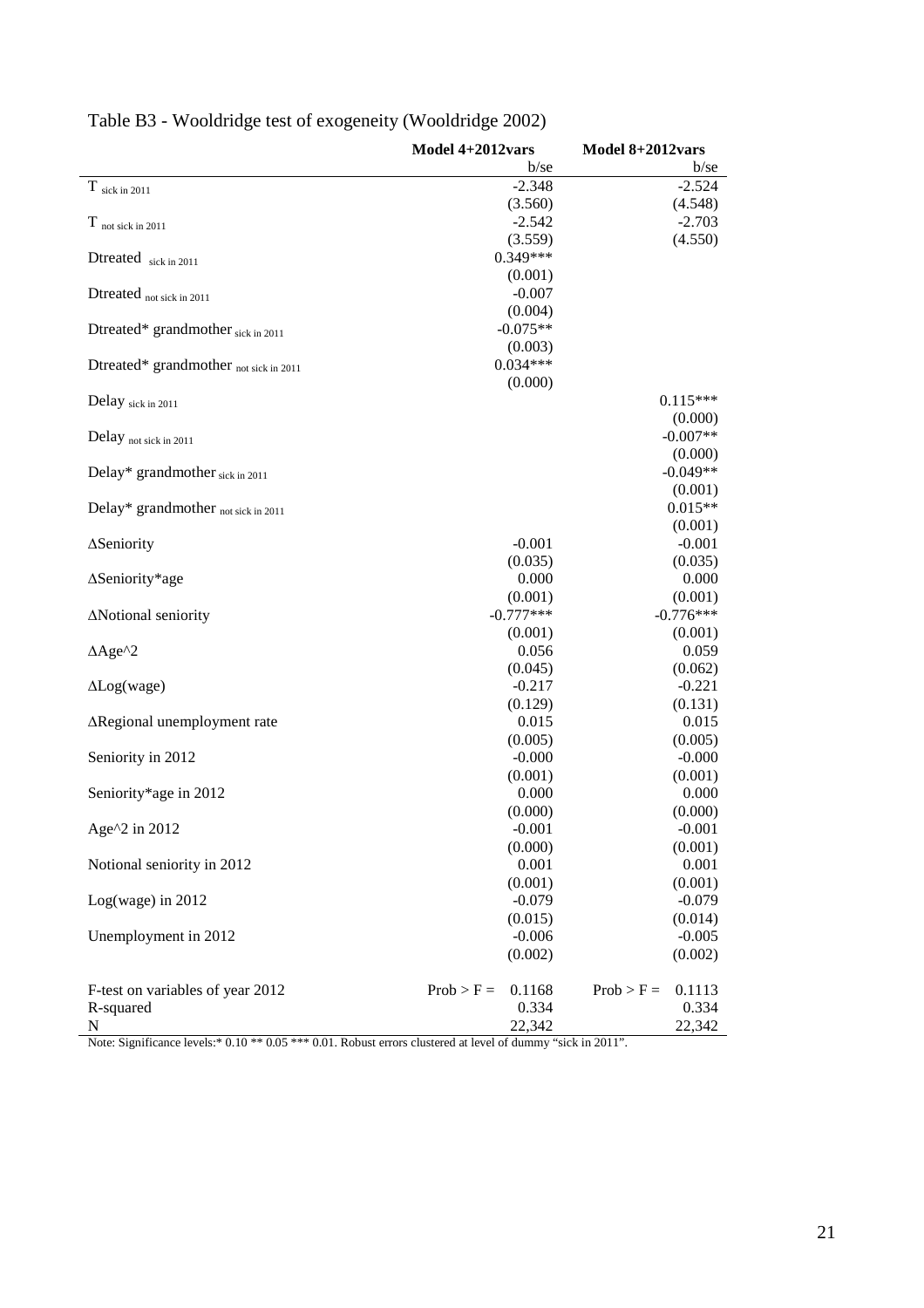|                                                        | Model6      | Model7      | Model9      | Model10     |
|--------------------------------------------------------|-------------|-------------|-------------|-------------|
|                                                        | $b$ /se     | b/se        | $b$ /se     | b/se        |
| $\overline{T}$                                         | 17.287      | 20.651      |             |             |
|                                                        | (4.621)     | (5.151)     |             |             |
| $T$ sick in 2011                                       |             |             | 19.426      | 19.369      |
|                                                        |             |             | (7.821)     | (7.925)     |
| $T$ not sick in 2011                                   |             |             | 19.221      | 19.166      |
|                                                        |             |             | (7.820)     | (7.925)     |
| Delay                                                  | 0.002       | $-0.005$    |             |             |
|                                                        | (0.007)     | (0.008)     |             |             |
| Delay sick in 2011                                     |             |             | $0.087**$   | $0.113***$  |
|                                                        |             |             | (0.003)     | (0.001)     |
| Delay not sick in 2011                                 |             |             | $-0.008$    | $-0.009*$   |
|                                                        |             |             | (0.002)     | (0.001)     |
| Delay* grandmother                                     |             | 0.018       | 0.016       |             |
|                                                        |             | (0.003)     | (0.005)     |             |
| Delay* grandmother sick in 2011                        |             |             |             | $-0.046**$  |
|                                                        |             |             |             | (0.001)     |
| Delay*grandmother not sick in 2011                     |             |             |             | $0.019**$   |
|                                                        |             |             |             | (0.000)     |
| ∆Seniority                                             | $0.007*$    | $0.008*$    | 0.007       | 0.007       |
|                                                        | (0.001)     | (0.001)     | (0.002)     | (0.002)     |
| ∆Seniority*age                                         | $-0.000**$  | $-0.000**$  | $-0.000$    | $-0.000$    |
|                                                        | (0.000)     | (0.000)     | (0.000)     | (0.000)     |
| ΔNotional seniority                                    | $-0.740***$ | $-0.740***$ | $-0.775***$ | $-0.775***$ |
|                                                        | (0.001)     | (0.001)     | (0.000)     | (0.000)     |
| $\triangle$ Age <sup>^2</sup>                          | 0.002       | 0.002       | 0.002       | 0.002       |
|                                                        | (0.003)     | (0.003)     | (0.003)     | (0.003)     |
| $\Delta$ Log(wage)                                     | $-0.265$    | $-0.268$    | $-0.272$    | $-0.272$    |
|                                                        | (0.108)     | (0.107)     | (0.115)     | (0.115)     |
| ∆Regional unemployment rate                            | $-0.002$    | $-0.001$    | 0.001       | 0.001       |
|                                                        | (0.000)     | (0.000)     | (0.002)     | (0.002)     |
| Expected year<br>of<br>retirement<br>before the reform | $-0.009$    | $-0.010$    | $-0.010$    | $-0.010$    |
|                                                        | (0.002)     | (0.002)     | (0.004)     | (0.004)     |
| Adjusted R-square                                      | 0.332       | 0.332       | 0.334       | 0.334       |
| $\overline{N}$                                         | 22,342      | 22,342      | 22,342      | 22,342      |

Table B4 – Sensitivity analysis to the introduction of the "expected year of retirement before the reform" among the regressors